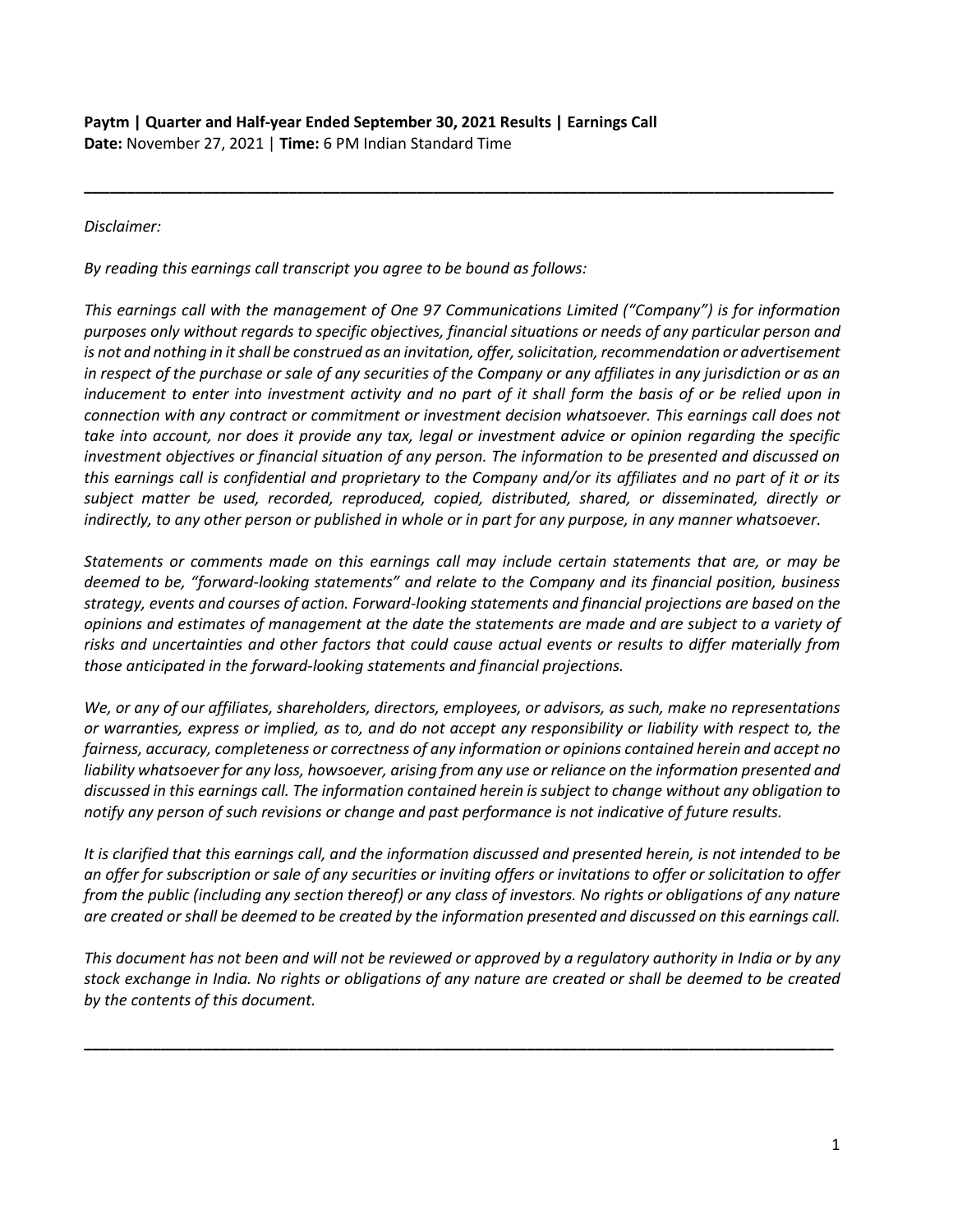**Moderator:** Thank you, and a warm welcome to Paytm's inaugural Earnings Call post listing, to discuss its financial results for the quarter and half year ended September 30<sup>th</sup>, 2021. From Paytm's management team, we are today joined by Mr. Vijay Shekhar Sharma, Founder and CEO; Mr. Madhur Deora, President and Group CFO; and Mr. Bhavesh Gupta, CEO, Lending. Before we begin, a few announcements for all attendees. This earnings call is meant for existing shareholders of Paytm, for potential investors and research analysts, to discuss the company's financial results. This call is not for media personnel. If any media representatives are attending this call, request you to kindly drop off the call at this juncture. The information to be presented and discussed on this earnings call should not be recorded, reproduced, copied or distributed in any manner whatsoever, by any of the attendees.

Statements or comments made on this earnings call may include forward-looking statements. Actual events or results may differ materially from those anticipated in such forward-looking statements.

Finally, this earnings call is scheduled for 75 minutes. It will have a presentation by the management, followed by Q&A. Kindly utilize the raise hand feature on your Zoom dashboard if you seek to ask a question. We will unmute your line and take questions in the respective sequence of raised hands, within the scheduled time. Please ensure your name is visible as first name, last name, followed by your organization name in brackets, for us to be able to identify you before we take your question. The presentation, a replay of this earnings call, and a transcript will be made available on the company website subsequently.

With this, I would like to request Mr. Vijay Shekhar Sharma to kindly initiate this earnings call.

**Vijay Shekhar Sharma (Founder and CEO):** Thank you so much. Hello everyone. Good evening, from New Delhi. It is my pleasure to welcome you to our first, earnings call post IPO. It gives me immense pleasure to see our company's September quarter results. We have extended our payments platform. A strong growth driven by non-UPI and UPI payments is clearly visible in overall GMV growth on our platform. We had started to call out non-UPI GMV so that we can call out direct revenue made using payments business, along with few other revenue line items in payments businesses. I am very happy to say that our focus on monetization has clearly been demonstrated in strong revenue growth that we are posting year-on-year in this quarter. Clearly, our platform leverage can be seen in increased contribution margin, better EBITDA margin, and continued growth in key KPIs.

I am very pleased to announce that my team and I are super, super excited, energized, to see the opportunity in front of Paytm. We are fully committed to keep our heads down and execute and deliver great results quarter-on-quarter, year-on-year going forward.

I am joined by my colleagues Madhur and Bhavesh here, and I would now request Madhur to share our September quarter report card in detail with you. Thank you.

**Madhur Deora (President and Group CFO):** I hope everyone can see the presentation. Thank you very much for joining our earnings call on a Saturday, and good morning, good afternoon, good evening, wherever you are. So we'll just talk about our quarter ending September 2021. We did put out a release this morning. So, many of you may have had a chance to see that already by this time. Just to remind everyone, our mission is to bring half a billion Indians to the mainstream economy through technology-led financial services.

This is our September quarter in numbers. So our revenue from operations grew to INR 10.9 billion, or INR 1,090 crores. This was up 64% year-on-year. This was driven by 52% growth in non-UPI GMV, year on year. I wanted to call out here that these are now consecutive quarters that the company has delivered over 60%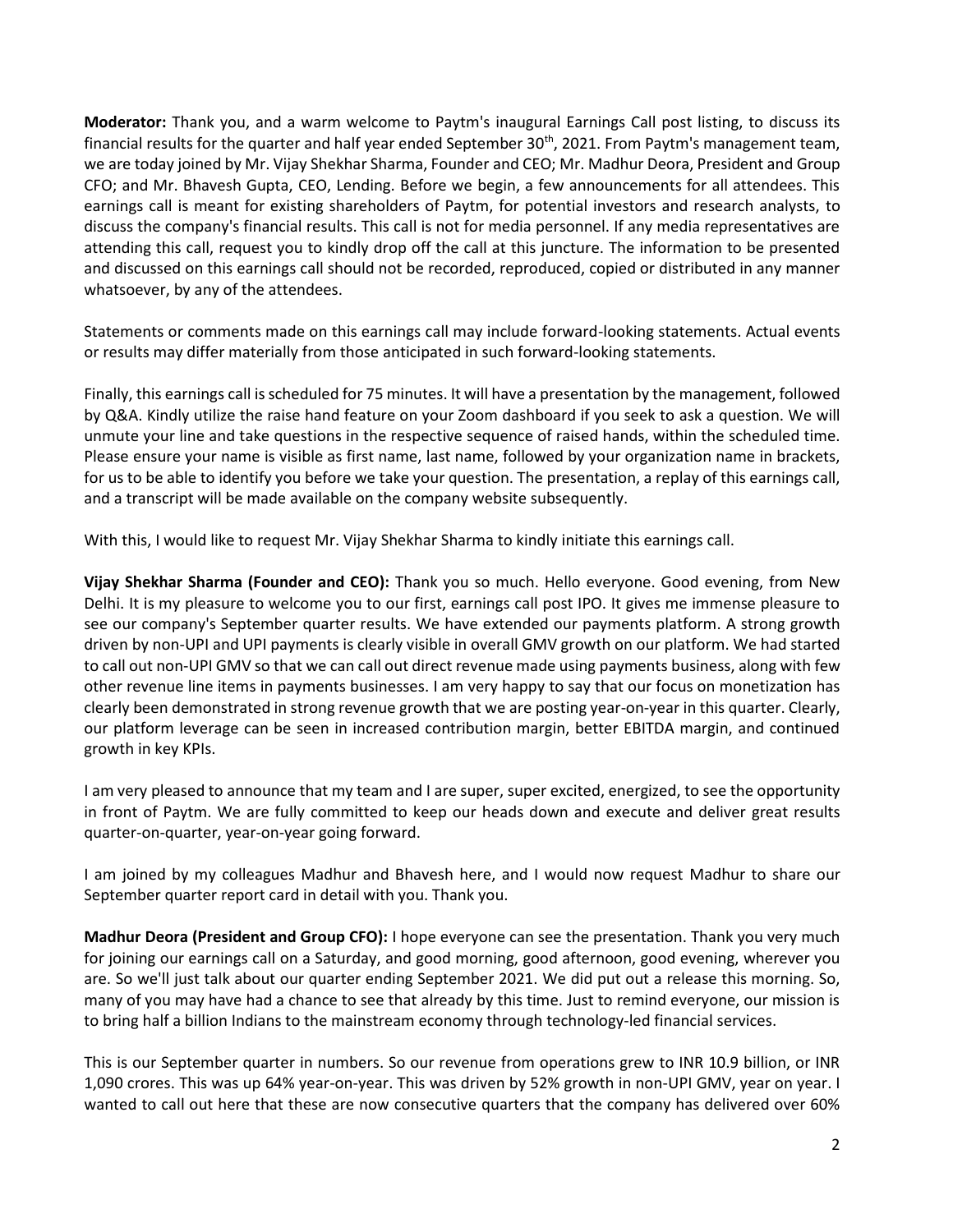revenue growth on a year-on-year basis. So we had 62% revenue growth in quarter one, and we now have 64% revenue growth in quarter two. This was combined with Contribution Profit hitting a record high of INR 2.6 billion, or INR 260 crores in the last quarter. This was up nearly 600% on a year-on-year basis. Clearly, this is a very large growth in Contribution Profit, almost, I would describe it as a step change. And our margin has increased from 5.7% in Q2 of last year to 24% of revenues in Q2 of this year. I will give a little bit more commentary about this as we go along.

Our EBITDA losses were INR 4.3 billion, or INR 430 crores. This, as a percentage of revenue, is 39% versus 64% in the same quarter in the previous year. So we have seen some improvements in EBITDA as a percent of revenue. This has been driven in addition to the increase in Contribution Profit, which has been driven by the reduction in indirect costs as a percent of revenues from 70% to 63%. I should point out that the company continues to make investments, and in some cases increased investments, in technology as well as merchantbased expansion. And we have been able to achieve reduction of EBITDA as a percentage of revenue, despite and along with these investments. So our focus would be to continue to make investments in areas that create a long-term expansion of profit pools.

And finally, as Vijay mentioned, GMV, which is an indication of platform growth, reached INR 2 trillion, or INR 2 lakh crores. This is up 107% year-on-year. Many of you would recall that in the June quarter as well we grew more than 100% year-on-year. So there are two consecutive quarters of platform growth of more than 100%, and this is really a function of users and merchants growing on the platform as well as increased engagement on the platform.

So just going through this in a little bit of detail. Our revenue growth, as I mentioned earlier, was 64% up yearon-year. In our financials, we break this up into Payments and Financial Services revenue, which grew by 69% year-on-year, from INR 5 billion to INR 8.4 billion. This was driven, as I mentioned earlier, by 52% year-on-year growth in non-UPI GMV, also, our increase in revenue from Financial Services and Others. So we have a revenue line that we have disclosed as Financial Services and Others, that grew by over three times year-onyear. And we also saw an acceleration of device deployment amongst our merchants, and we'll talk a little bit more about this as we go along. Our Commerce and Cloud Services revenue grew by 47%, from INR 1.7 billion, or INR 170 crores one year ago, to INR 2.4 billion, or INR 240 crores.

There were two primary drivers of that. One is rapid growth in our advertising revenue as a business that we launched a couple of years ago, which is disclosed in our Cloud line; and continued recovery in commerce business. As you may recall, we have a large commerce business around ticketing, and that was heavily impacted due to COVID, as you would understand. And that is starting to recover, and that's why we are seeing strong year-on-year growth as well as Q-on-Q growth.

Going back to GMV. As I mentioned, it grew 107% year-on-year. We did disclose October metrics last weekend where you would have seen that in October, this has accelerated to 131% year-on-year growth. Once again, the non-UPI portion of this grew 52%, for the September quarter. We should also point out that, when a platform grows, we also have some merchants who do not pay us any MDR for payments. These are typically merchants who are accepting UPI or wallet payments using QR code. Many of those merchants are being monetized by the company, not directly through MDR, but indirectly through subscription revenues and merchant lending revenues. And our subscription and merchant lending revenues from this merchant base alone reached INR 550 million in Q2, and that was around 5% of our revenue from operations. So this very large funnel that we have built, where for a particular portion may not make MDR for payments, we are able to make revenues at significant margins from other services. As I mentioned earlier, GMV growth is accelerating in Q3 of FY22, and we have had a particularly strong performance in the festive season. As you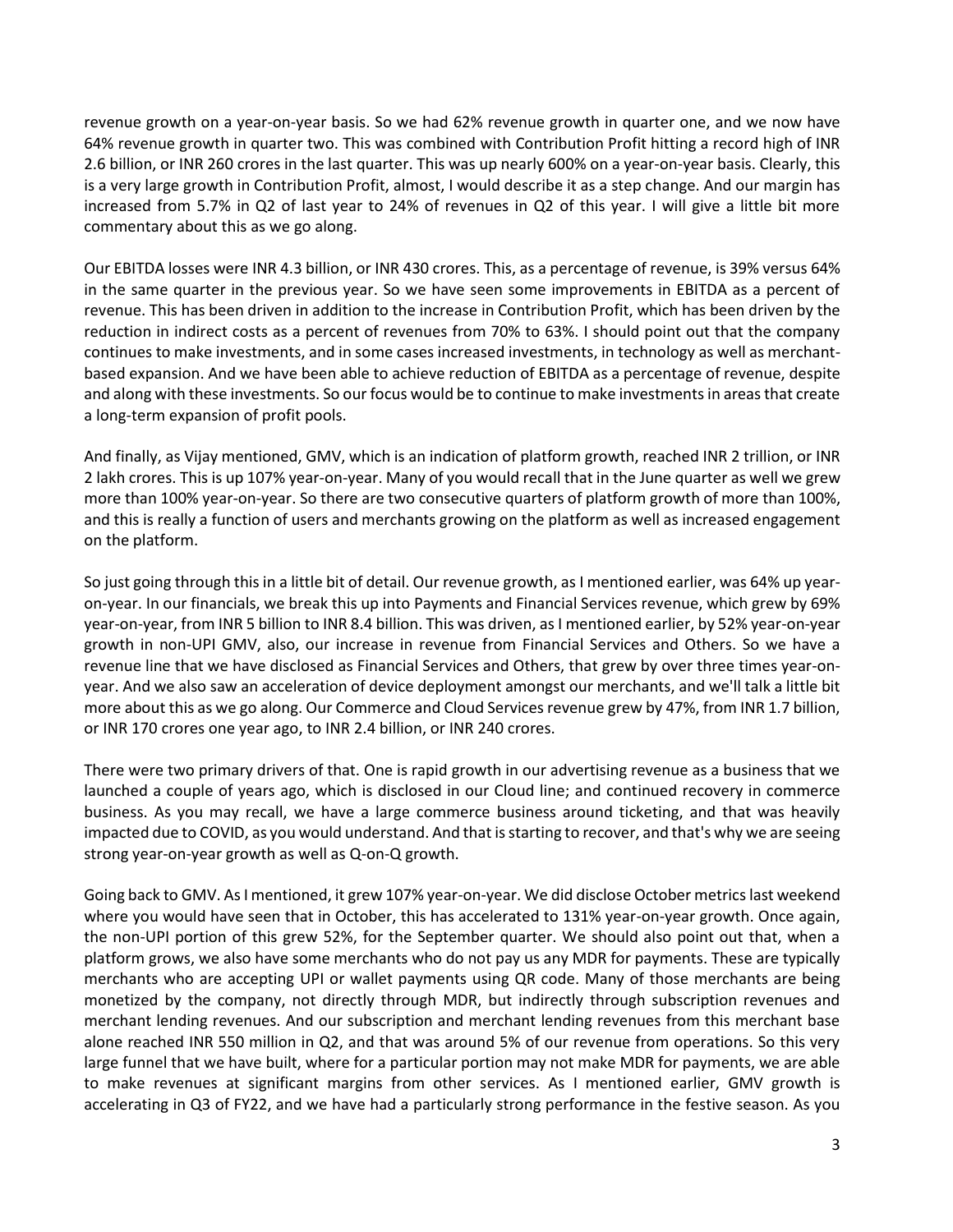know, in India, October and sometimes early November is the festive season. We had that last year, obviously, and we had it this year as well. On a like-for-like basis, we grew 131%, and that continues in Q3.

Our Monthly Transacting Users grew 33% year-on-year. We increased our average quarterly MTU in the last 12 months by 14.4 million. So there is a significant increase. And MTU, just to remind everyone, is Monthly Transacting Users. These are users who have to come and do a transaction. So it's not active users or somebody is just visiting the app. What is also encouraging is that the engagement on our platform grew by 55% year-on-year. So we are seeing a strong MTU increase and strong engagement increase. And we have achieved this while keeping our marketing expenses flat at 9% of revenues on a year-on-year basis. So this has not been accompanied by significant or drastic increases in marketing expenses relative to our overall scale.

Our device merchant base has expanded by 1 million in the last 12 months. We started this business a couple of years ago. A year ago, in September 2020, we were at 0.3 million devices, and currently we are at 1.4 million devices. And this is strategically important for us because device merchants continue to show higher retention and higher average spends, which are the primary indicators of loyalty on the platform. So they become very high quality behaviour on our platform. One of the things that I would share is that 4% of our device merchants have already taken a loan through our platform, where this is a merchant loan program that we have with partners. This business is accelerating. You would have seen some recently announced bank partnerships for POS, which is aimed at the LFR enterprise segment. And that is really giving us very strong momentum and tailwinds into that segment, and over the next few quarters we'll talk more and more about this.

Coming to our lending business. The value of loans disbursed through our platform has reached \$1 billion, annualised in 2021. This is a business that we really started scaling up only about six quarters ago. As you can see, our number of loans disbursed on the platform grew over 700% on a year-on-year basis. Our value of loans disbursed, grew nearly 500% year-on-year. And as I mentioned earlier, our Financial Services and Others revenue line has shown a revenue growth of over three times on a year-on-year basis. And clearly as we'll discuss later, there is a huge runway here.

I just wanted to remind everyone that all of our products are fully digital end-to-end. The products that we have, which is Paytm Postpaid, personal loans, merchant loans as well as credit cards, they are all fully digital, and we do this in partnership, and we do this in partnership only with Tier 1 partners, which are large banks and NBFCs, and you would have seen a few announcements around that. Of course, if you go to our app, you can see who our lending partners are.

Our Contribution Profit grew nearly 600% year-on-year. It was 24% of revenue in this quarter, INR 2.6 billion, as I mentioned earlier. I would just note that in the first two quarters of this year, so the first half of this year, our Contribution profit is already INR 5 billion, or roughly INR 500 crores. And this has already exceeded the Contribution profit that we made in the entirety of FY21, which was INR 3.6 billion, or INR 360 crores. And the reason for this is, as we had mentioned in our meetings prior to IPO, is that we are seeing high margin monetization kicking in at scale, and I just want to give two examples. Obviously, there are many such businesses, but lending and advertising in particular are contributing significant amount of high margin monetization. In addition, our PG cost has reduced from 52 basis points of GMV to 34 basis points of GMV. So we continue to focus on driving more efficiencies in our payments business and making sure that that business is improving its profitability profile.

Our indirect expenses as a percentage of revenue have reduced from 70% in the same quarter last year to 63% in this quarter. This, as I mentioned earlier, is along with investments in people, in marketing and in technology. So just to call out that our marketing cost was maintained at 9% of revenue, even as we have increased MTU by 14.4 million in the last 12 months. And our employee expenses are actually lower as a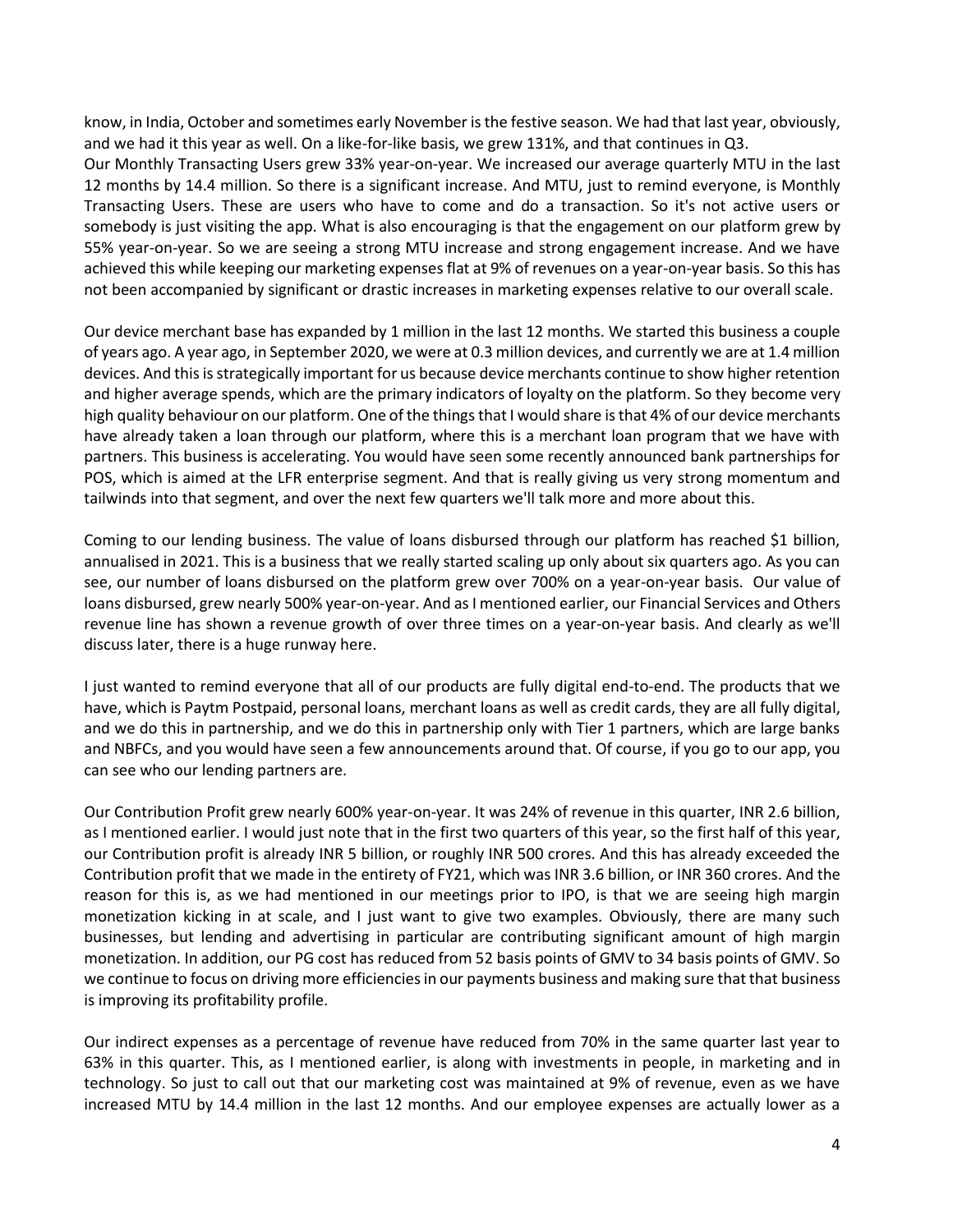percent of revenue, going from 40% to 34%, even as we invest more in technology and more in merchant growth and devices growth. So we are able to improve the profile, financial profile of our business, while continuing to make investments in areas that matter.

Just to give you a little bit of break up for our revenues, further break up rather. So, as I mentioned earlier, our Payments and Financial Services revenue grew by 69% year-on-year, 52% increase in non-UPI payment volume. As you will notice in our disclosures, we break the Payments and Financial Services business into three components: our payment services to consumers grew 54% year-on-year. This is driven by an increase in non-UPI payment usage on our consumer platforms. Our payment services to merchants grew 64% year-on-year. This is growing due to growth in non-UPI GMV, particularly in the payment gateway business and our devices merchants. I should note that this business has reached a run-rate of nearly INR 16 billion of run-rate revenues, which is greater than \$200 million run-rate. Our Financial Services and Others line grew by 250%, and went from 4% of our total revenues to roughly 8% of our total revenues due to growth in Lending and Wealth primarily. Our Commerce and Cloud business, as we mentioned earlier, grew 47%. Our Cloud business grew due to rapid growth in advertising revenue, and our commerce business grew due to continued recovery in ticketing revenues from the dip due to the second COVID wave in Q1.

Before we finish, I just wanted to summarize key trends. The key trends in our business are that there is growth in Payments revenue and profitability. This is due to growth of payment volumes from non-UPI instruments, including Paytm Payment instruments, that many of you are familiar with, as well as payment services to merchants. So both on the consumer side as well as the merchant side, we are driving adoption of differentiated instruments. We are seeing recovery of high-margin commerce business, and growth of Cloud business. We are seeing an increase of Financial Services revenue driven by the huge ramp in Lending, for which we have disclosed a number of operating metrics as well as revenue trends.

In terms of our operating and financial performance, I just wanted to summarize some of the key trends. We are able to efficiently increase users, merchants and GMV. This is what Vijay described as platform growth. We are seeing a strong momentum in revenue, and we expect that to continue, with 64% growth year-onyear in this quarter. We have seen a step jump in Contribution margin that we have achieved, and there are clear trends and tailwinds towards continued year-on-year improvements. Our indirect expenses as a percent of revenue is going down, even as we are making investments in the key areas which have long-term positive impact for us. And we are very well funded for growth opportunities ahead.

And that's all I have. Thank you very much. Maybe I'll turn it back to the moderator.

**Moderator:** Thank you Mr. Deora. We will now proceed to Q&A. A kind reminder to all attendees to utilize the raise hand feature on your Zoom dashboard if you seek to ask a question. We will unmute your line and take questions in the respective sequence of raised hands. However, please ensure your name is visible as your first name, last name, followed by organization in brackets, for us to be able to identify you.

With that, I would request the first question from Bhavik Dave at Nippon AMC.

**Bhavik Dave:** Hi. Am I audible?

**Madhur Deora:** Yes, please go ahead.

**Bhavik Dave:** Yes. Hi. Thank you for the opportunity. Couple of questions. One is, if you can break down the GMV into UPI and non-UPI, as an absolute number. Second question is on the Financial Services side. We see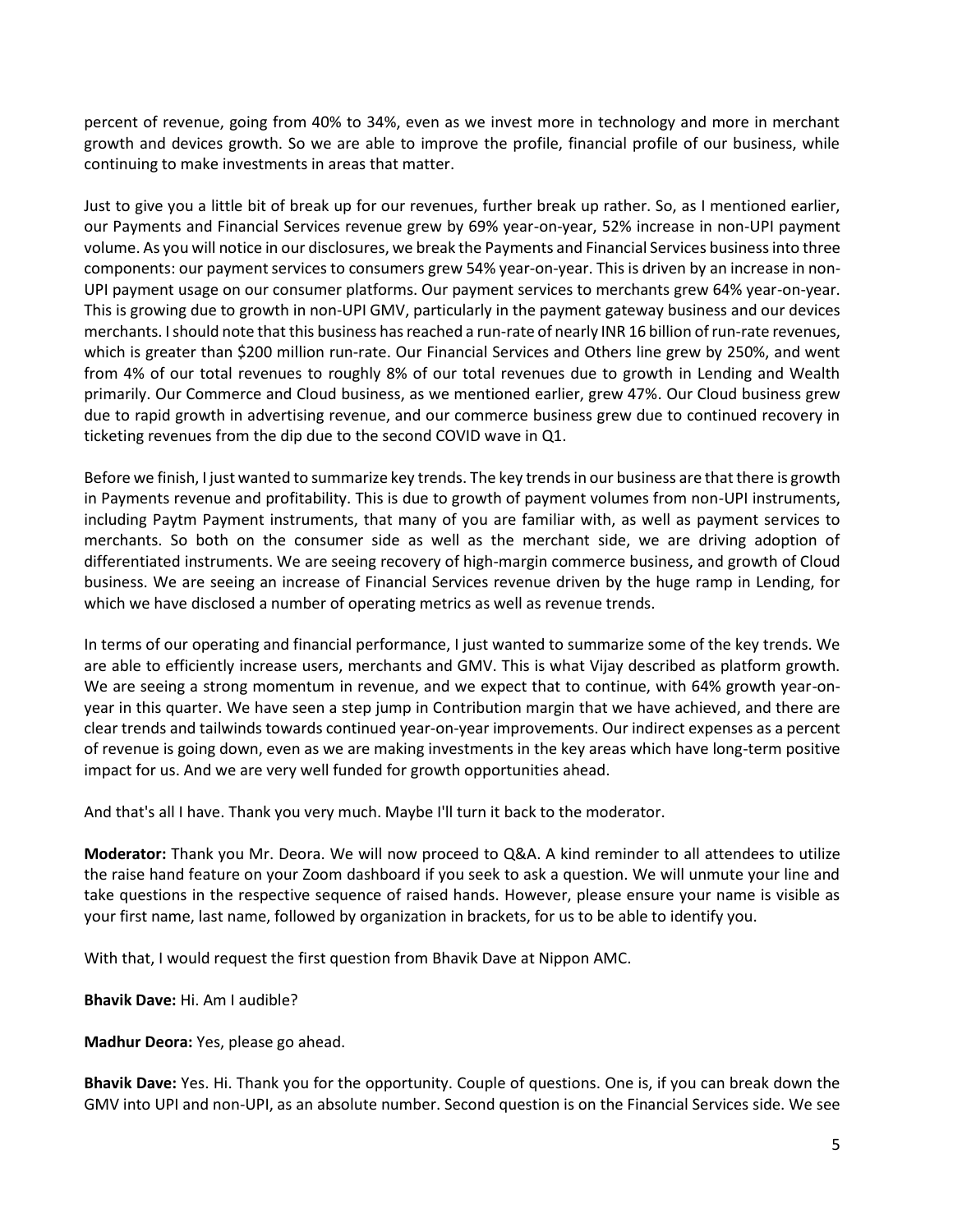a reasonable amount of growth on the revenue side. Just wanted to understand, from a INR 1,200 crore disbursement that we have done during the quarter, what are the take rates like? Because for the take rate calculation, as in I'm sure the Financial Services is not only Lending; it would be the Insurance and Wealth business as well. So from that perspective if you could just break down that piece for us. That would be helpful. That's about it. Thanks.

**Madhur Deora:** Your first question. Bhavik, at the moment we are sharing all of this as the detailed disclosure including non-UPI GMV growth. We believe that non-UPI GMV growth is a direct contributor to payments revenue, whereas both UPI as well as non-UPI GMV growth is a driver to the upsell revenues that we have talked about such as devices, commerce, cloud and financial services. So for the moment, we would love for investors to focus on, if they are trying to calculate payments revenue trajectory, we would want for them to have this additional information of non-UPI GMV growth.

### **Bhavik Dave:** Sure.

**Madhur Deora:** And to your second question. The Financial Services and Others do have a very large chunk of Lending of course. The Wealth and Insurance businesses are somewhat smaller. It is hard to sort of put take rates because the revenue model is quite different. So for example in Wealth, of course, you make money on equity trading, which is not, you know, sort of linked to GMV in that sense as it is linked to a number of transactions and so on.

# **Bhavik Dave:** Right.

**Madhur Deora:** So I wouldn't necessarily look at that revenue and divide that by one specific metric. But what I would say is that the growth that we are seeing in Lending operating metrics does translate into growth of that particular line item, which is Financial Services numbers, and you should be able to track that on a quarteron-quarter basis going forward.

**Bhavik Dave:** Sure. Sir one data point if you could give us, that, the disbursement that we have done during the quarter, can you break that up between consumer and merchants? And also, which are the large partners that are onboarding? Today we have, I think, Clix and Aditya Birla Capital as the two main lenders with us. Have the banks, or the large bank partnerships that we have, have gone live? Which are the products that they are doing currently, or how do you think about it, if you could just give… share some details on those two things. Thank you.

**Bhavesh Gupta (CEO, Lending):** Yes, Bhavik. Thank you for your question, Bhavik. So we have more than the two partners that you mentioned. As we mentioned earlier in Madhur's presentation that we do business with Tier 1 banks and NBFCs. So on the card side we do have Citibank, SBI, and we recently announced HDFC, while the card has just gone live in a pilot phase, and we hopefully will do more of that in the future. On the Lending side, you rightly said, Clix capital and Aditya Birla, we also have Hero Fincorp and a few others, and there are many more partners that we are currently in conversation with, to integrate and scale. So I can say that the portfolio of partners that we have today is reasonably sufficient for us to really manage the scale and the growth, and we are very confident of doing that.

**Bhavik Dave:** Sure. And the breakup of that INR 1,200 odd crore? Merchants versus consumers?

**Madhur Deora:** Bhavik we 're not quite giving the break up at this point. What I would just point out is that we also have roughly 100,000 credit cards in partnership with our card partners. We do not include the spends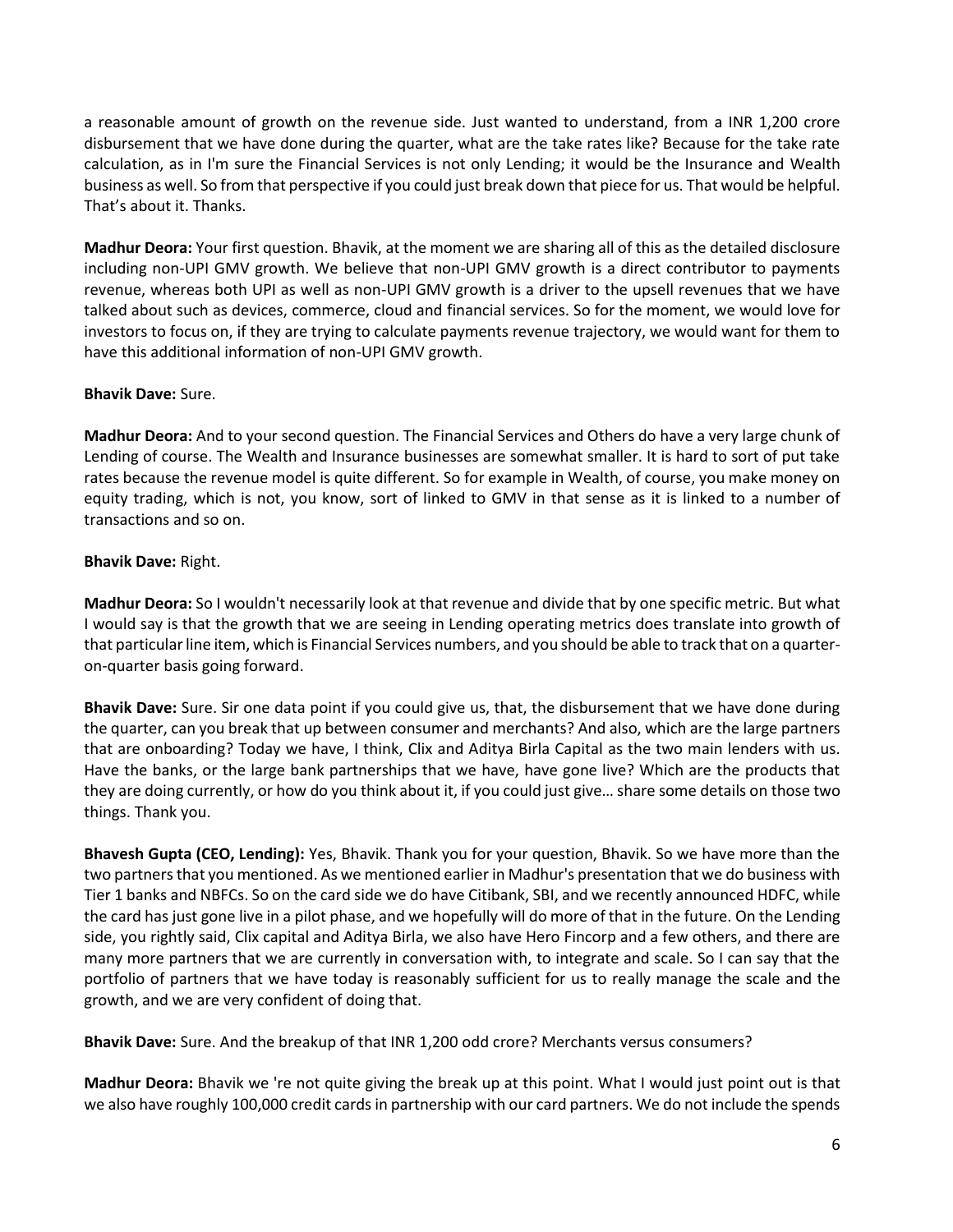of those into our disbursal numbers. And… so this only includes postpaid, personal loan and merchant loan. There is not a huge amount of difference. Obviously, each business has different take rates, but there is not a huge amount of difference in take rates between the three lines of lending that we are doing.

**Bhavik Dave:** Sure. That's all. Thank you.

**Moderator:** Thank you. Next question, Mr. Jayant Kharote from Credit Suisse. Hi Jayant, you can ask your question.

**Jayant Kharote:** Yes. Hi. Thank you for the opportunity. Sir, again, dwelling a little bit on the Financial Services revenue. If you could give us some idea about how much is coming from lending and others, non-lending? And then, how do we sort of make sense of how much lending can scale up as a part of the mix?

**Madhur Deora:** I would probably turn to Bhavesh to give you a broad framework for the second part of the question, and then maybe I can try to address the first part.

**Bhavesh Gupta:** Thanks Madhur. So Jayant, I'm sure you are aware of this piece that India has a very, very large opportunity for credit. We, being a two-sided ecosystem, have a wonderful opportunity as we see both on the consumer and the merchant side. What we have seen thus far, during the last 18 months, is that, the adoption of credit products on our platform mainly Paytm postpaid which is our buy-now-pay-later product, consumer credit which is personal loan, and merchant credit, and the recently launched credit card… the adoption is very, very high. And the growth rate suggests that the scale up can be fairly large from where we stand today. And I think it will be important for us to recognize that this opportunity itself in India, and definitely the opportunity that's present on this platform, on Paytm, will be fairly large, and we are very excited to take this opportunity forward from our perspective.

**Madhur Deora:** Now, in terms of the break up, we have sort of outlined in the prospectus to some extent as well, which is that, something like a majority of the Financial Services and Others revenue has to do with lending. So we are seeing sort of that trend continue. Each of these lines of businesses is growing, whether it's Lending and Wealth and so on. So I would leave that to you, on how to analyse that, but we are currently sharing Financial Services and Others as a separate disclosure in the Prospectus and in our quarterly financials going forward.

**Jayant Kharote:** Sure. This helps. Thank you sir.

**Madhur Deora:** Thank you.

**Moderator:** Thank you. Next question from Mr. Gaurav Kochar from Mirae Asset. Gaurav your line is unmuted.

**Gaurav Kochar:** Yes. Sorry. Am I audible?

**Moderator:** Yes.

**Gaurav Kochar:** Yes. Hi. Good evening everyone. Thanks for taking my question. Coming to the payments processing cost, if I look at that number as a percentage of overall payments revenue, that has moved up from 83% last quarter to 89%. And given the non-UPI revenue is up 52… sorry, non-UPI GMV is up 52%, and the overall is up 107%, it is safe to assume that the UPI GMV would have grown much, much higher than that. In that backdrop, what explains this rise in payments processing cost sequentially from 83% to 89%?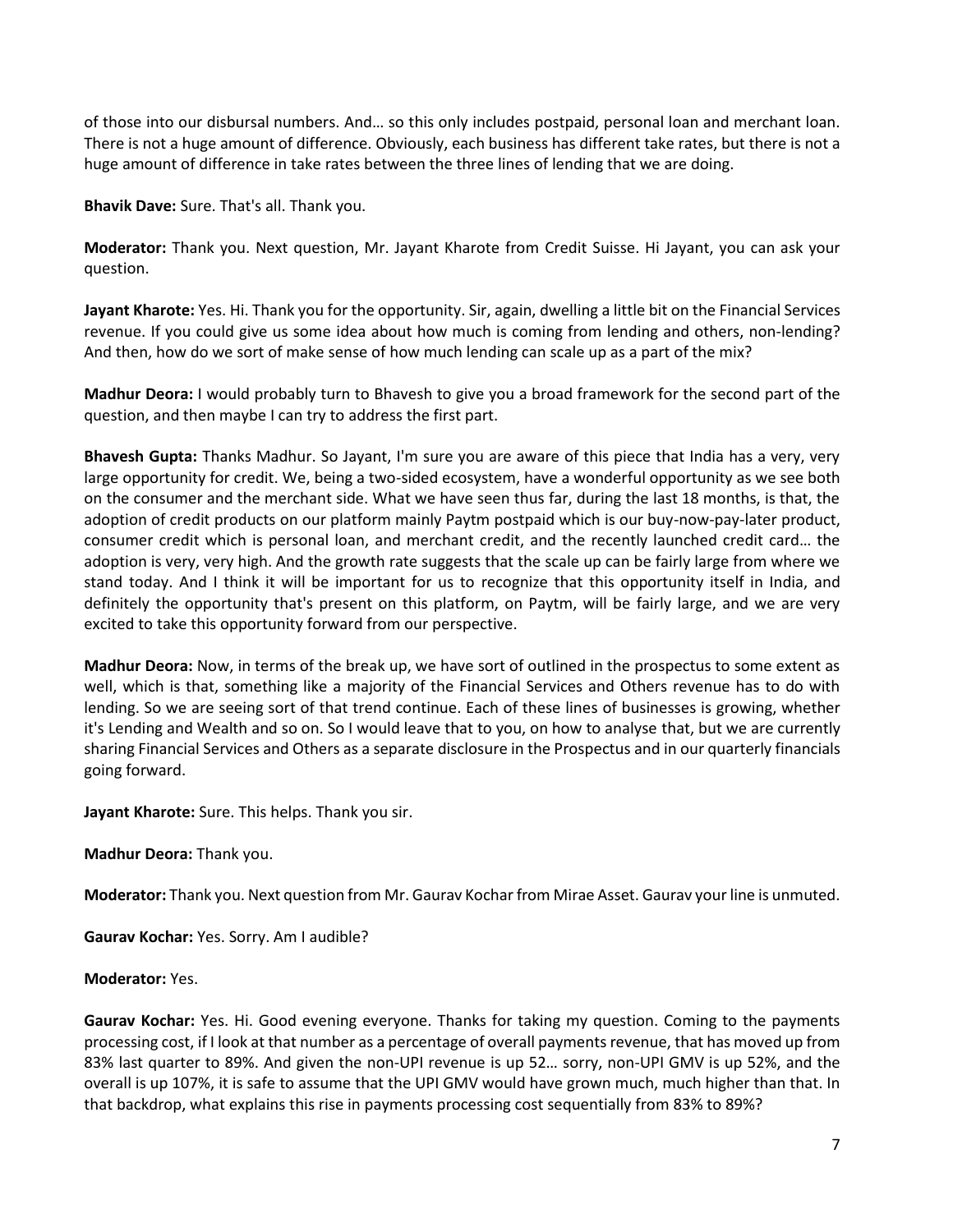**Madhur Deora:** I don't know if I followed every part of your question, Gaurav. But, yes when you look at our GMV growth, our total GMV growth is higher than the non-UPI GMV growth. So you can make that deduction. From quarter to quarter there will be some volatility in terms of payment instrument cost as a percentage of GMV and so on. And the reason for that is, it is a pretty complex output of the type of instrument that is being used, as well as the type of merchant that it is being used at, right. So what we focus on is that the percentage of GMV will just continue to bring that down. And part of that, like you have correctly inferred, is a mix effect, but a significant chunk of that is also improvements that we continue to make. But some of those improvements maybe sort of flattish in one quarter but a reduction in another quarter and so on. So if you are taking it as a percentage of something, I'll just encourage you to look at it over a slightly longer period. I think on a year-on-year basis it is dropped by about 20%

**Gaurav Kochar:** Yes. It was 98% and now it's down to 89%. YoY it is down, and on a quarter-on-quarter basis it's up slightly… But yes, you are right, I mean, one quarter can have some aberrations.

**Madhur Deora:** Gaurav, there is also some volatility and some mix effect issues with respect to the June quarter having lots COVID lockdowns, and the September quarter not being like that, and the December quarter will obviously have the festive seasons which means that there will be slight differences in instrument usage and so on. So it's a little bit hard to really draw trend lines on a Q-on-Q basis. So that's why we encourage folks to do that on a year-on-year basis.

**Gaurav Kochar:** Okay, fair enough. My next question is with regards to the non-UPI take rates. If you can disclose that number, you know for this quarter or maybe you know, on a YoY basis where has that moved, some directional…you know and going forward how should we look at the non-UPI take rates.

**Madhur Deora**: I think there hasn't been any meaningful change in take rate of non UPI GMV, and of course this is also focused on the mix effect of cards, wallets and many other instruments that we use which are non UPI but we haven't seen any meaningful change.

**Gaurav Kochar**: Okay, and the share of commerce in the GMV, I am sorry the share of commerce would have gone up because last year it was I mean the last year it was relatively weaker, so in that context, on the noncommerce sort of non-UPI GMV has there been moderation or it's…. it's all the same.

**Madhur Deora**: When you say commerce would have gone up, I mean commerce doesn't generate a huge amount of GMV for us in our scheme of things, right?

### **Gaurav Kochar**: Okay.

**Madhur Deora**: Because you know when we're looking at trillions of rupees of commerce revenues, sorry payment volumes in a quarter, obviously commerce that happens on our platform is reasonably small, so I wouldn't try to take out commerce from that, that the point on commerce is that it is very, very high take rate and very high contribution margin. So growth of that, results in obviously revenue growth and contribution margin tailwinds.

**Gaurav Kochar:** Sure, so we should assume a flattish sort of known non-UPI take rate going ahead at least for this year, the remainder of this year?

**Madhur Deora**: That has been the trend in the past.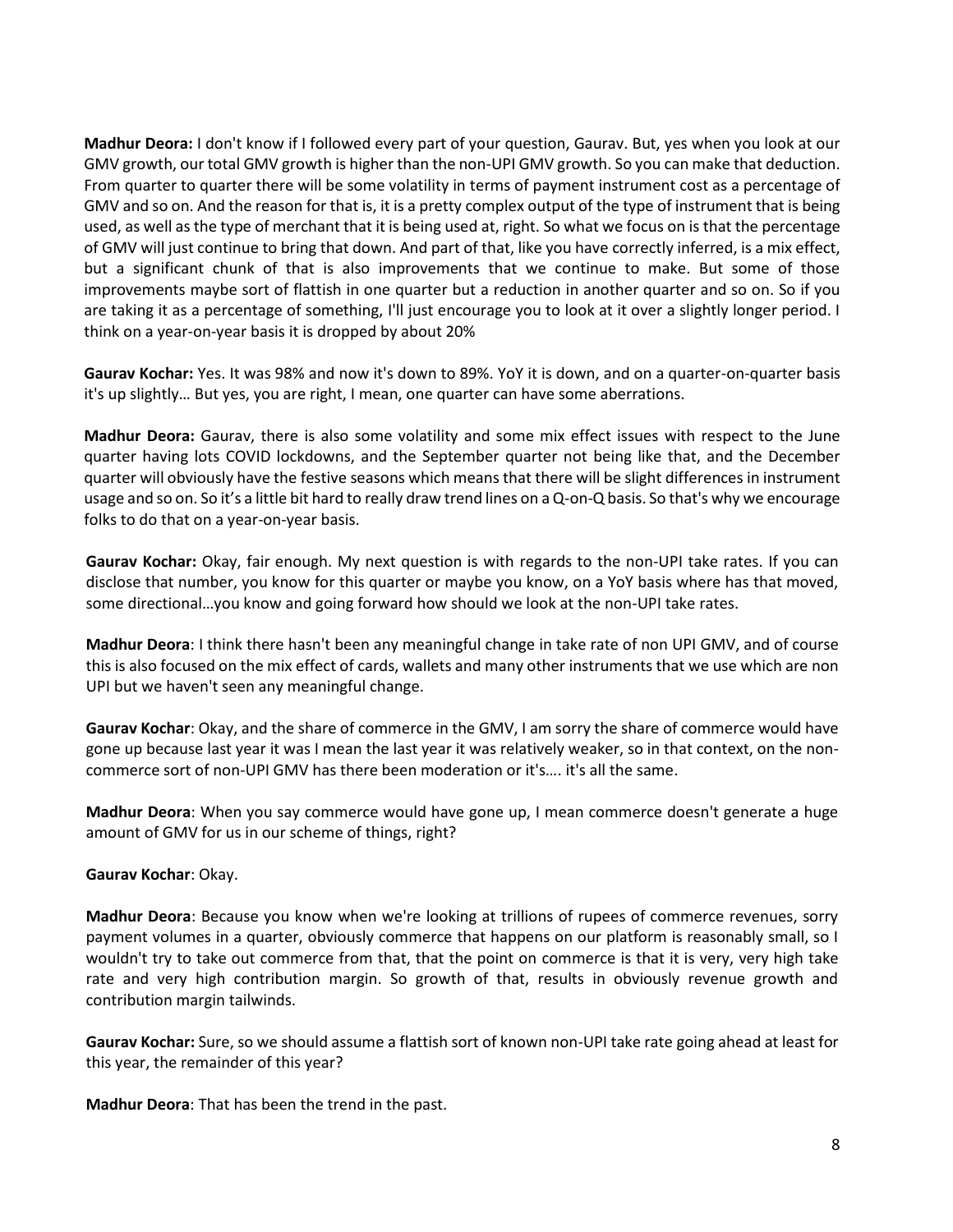**Gaurav Kochar:** Sure, and just last question on the lending business, if we look at the ticket size, it has not moved even on YoY basis or on a sequential basis, it is about INR 4,400. Any color on what kind of tickets should we look at, given that the customers do migrate to a higher limit going ahead, based on usage and you know that there is some sort of operation that happens from a postpaid loan to a personal loan, etc. So what kind of ticket size are we looking at? Is that the right metric to look at you know, given that the penetration of number of users and the ticket size, I think both of that matters in the context of financial services revenue, so what kind of ticket size are you internally sort of targeting, some color around what kind of ticket size should we look at?

**Bhavesh Gupta:** Gaurav, the way to see this data is that if you look at the number of loans, the expansion has been very, very large and the ticket size remaining the same means that on an incremental basis we have a higher ticket size that's the reason the overall ticket size has remained same. What our belief it is, that the opportunity to give credit through our platform with the help of our lending partners is so large that our focus is to expand the number of users who can get access to credit be it consumers and merchants and ticket size as an outcome which you rightly pointed out, as the book matures with our lending partners ticket sizes is a natural accretion that you will see on our platform. So in a nutshell, we…our focus is to expand the number of consumers and merchants who can get access to credit right. Ticket size is an outcome that we are necessarily not changing but we definitely see that ticket size will keep improving as it has improved in the past on an incremental basis.

**Gaurav Kochar:** Understood. And on the penetration part…

**Madhur Deora:** Just before that, Vijay do you want to add something to that as well.

**Vijay Shekhar Sharma:** Yes, I think Gaurav, one of the interesting things I want to share with the experience of payments that it was tough to drive mobile payments for small tickets, because it was a consumer habit kind of thing, similarly in this case, as you can see what Bhavesh is sharing exactly what I would expand on to say that small ticket sizes and completing the whole recovery and disbursement , the whole cycle of small ticket size, makes the platform understand the nuances, the spread of customer type and various other system platform insights. So, it is important for us to grow the user base with a smaller ticket size and, obviously, like you said, the customer comes back on the same platform and our relationship with our lenders is also like this so that we are able to cross sell or upsell another type of loan to the customer. So a smaller ticket size is like a, I would say, performance metric here, not like a limitation. It is easier to issue larger and larger ticket sizes if you will, but we are keeping it very, very focused on spread or number of customers, rather than the ticket size, total dollar value of the loans and so on and so forth.

**Madhur Deora**: Vijay, I just wanted to add 10 seconds or just summarizing that point is that we do very strongly believe that if you get small ticket sizes right, doing larger ticket sizes is much easier than going the other way around, which is that you start doing large ticket sizes and then you have to often reinvent your business to be able to do smaller ticket sizes, so we love the trajectory and we have seen that in payments and I think a lot of financial services companies have seen that the reverse is a little bit harder or significantly harder.

**Gaurav Kochar:** Sure, that helps and just lastly, on the penetration mean if I look at the number of MTU is 6.3…… 63 million as of October. What is the sort of penetration of financial services products and you know internally if you would have identified, what percentage of these MTUs would be eligible for financial services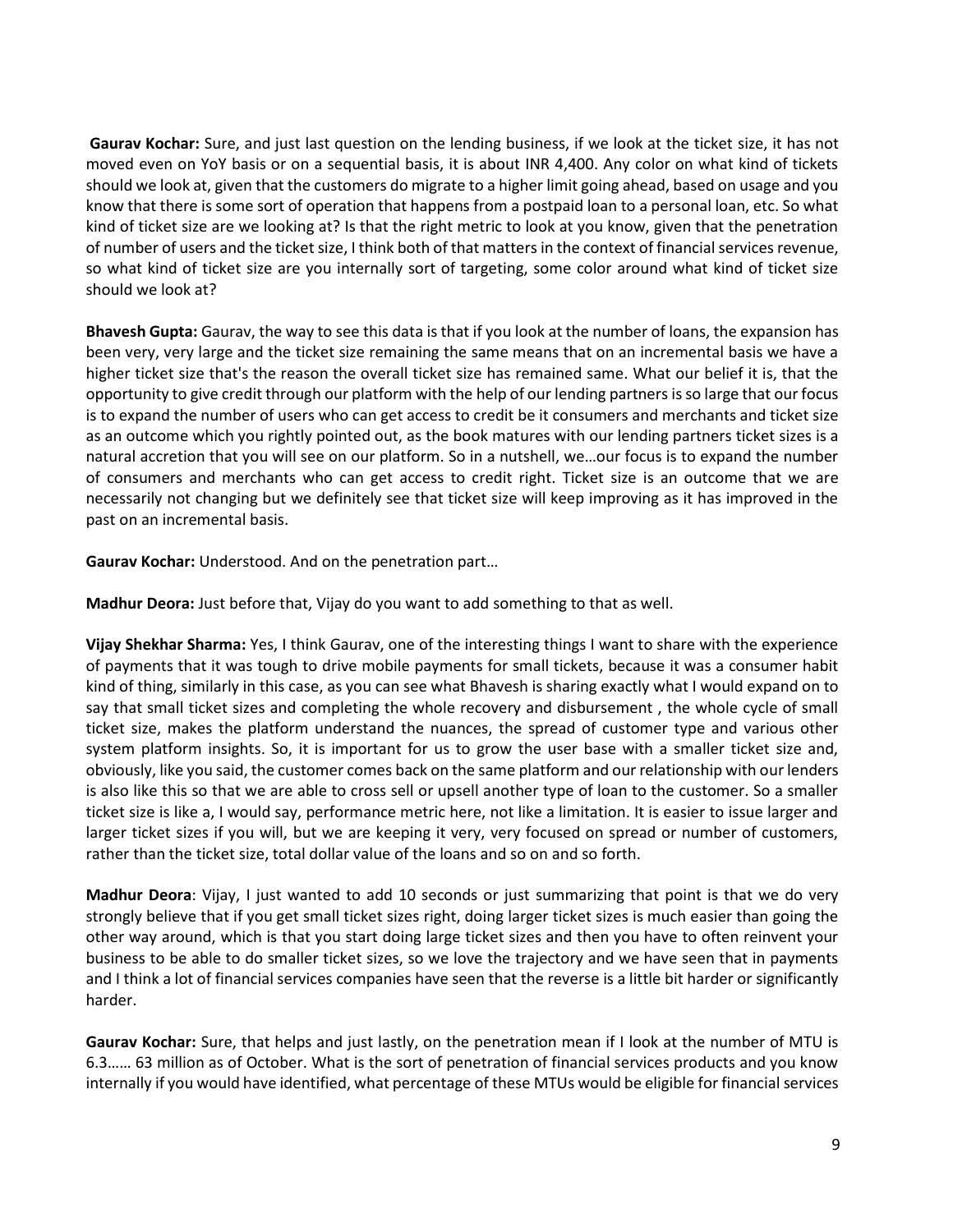products be it wealth, insurance or lending? Can you give some color around it, just to… you know… get what is the size of opportunity we're looking at over a medium term?

**Madhur Deora:** Maybe I'll start and then hand it over to Bhavesh to talk specifically, maybe about different products as well. So on the consumer side, like you pointed out, we have 63 million monthly transacting users, we have roughly 2x this number as annual transacting users, but if you just take that monthly transacting users number, then our penetration on lending side is roughly 2% on our BNPL product, it has grown dramatically over the last one year, but it is roughly 2% right now. If you look at, for example, our equity trading business that is less than half a percent. It is significant numbers, a couple of hundred thousand users but in the scheme of Paytm's things in one year we have got less than half a percent penetration, fairly significant user numbers and then we sort of move on from there right, because obviously the market opportunity is very large and I should point out that we are able to address a large percentage of our user base because the business model is that we do it with very little or no incremental CAC so when a payments user needs to move into lending, or wealth or commerce or cloud or whatever it might be there's almost no incremental CAC to move that user from payments to financial services. So that hopefully answers the penetration question. Also the question about ticket sizes, right, if we had a huge amount of incremental CAC, we could potentially not be able to do that, which is to be able to address a large percentage of that base and be able to address it at all the other ticket sizes. Bhavesh if you want to add something.

**Bhavesh Gupta:** Yeah I think I will just add two cents to what Madhur just said. So Gaurav, the way to look at this piece here is the demand for credit through our platform. We've seen very high adoption of our consumers and merchants. The fact that we have great partners on our platform, who would love to have our merchants and consumers get access to credit, gives us tremendous confidence that the current penetration with itself is very low, but in actual numbers, as Madhur said, is giving us a very, very high penetration with regards to the scale of this business. It can continuously keep growing, and we have a very large runway ahead of us, and that is actually what makes us very, very excited about this business.

**Gaurav Kochar:** Sure…sure, perfect.

**Madhur Deora**: I hate to do this, but I'm getting very nasty messages from the moderator because it is restricted to one question.

**Gaurav Kochar:** Perfect. Thanks a lot.

**Madhur Deora:** You know, will come back to you as soon as we work through the queue.

**Gaurav Kochar:** Sure, perfect. Thanks. All the best.

**Moderator:** Thank you. A kind request to everyone, please restrict to one question each, given the volume of questions and once we unmute your lines if you could announce your firm because everyone hasn't changed their names to the firm. Next question is from Mr. Saurabh Kumar, from JP Morgan.

**Saurabh Kumar:** Hi this is Saurabh from JP Morgan. So Bhavesh, a question to you is essentially you know what is the credit charge that you are seeing with your partner banks, if you can just quantify what you are seeing this year versus how the portfolio was behaving last year. And the second related piece is essentially on the Reserve Bank of India (RBI) paper which has come out. I mean it has talked about FLDGs potentially not being allowed and also, you know, the usurious lending rates that some of the digital apps have been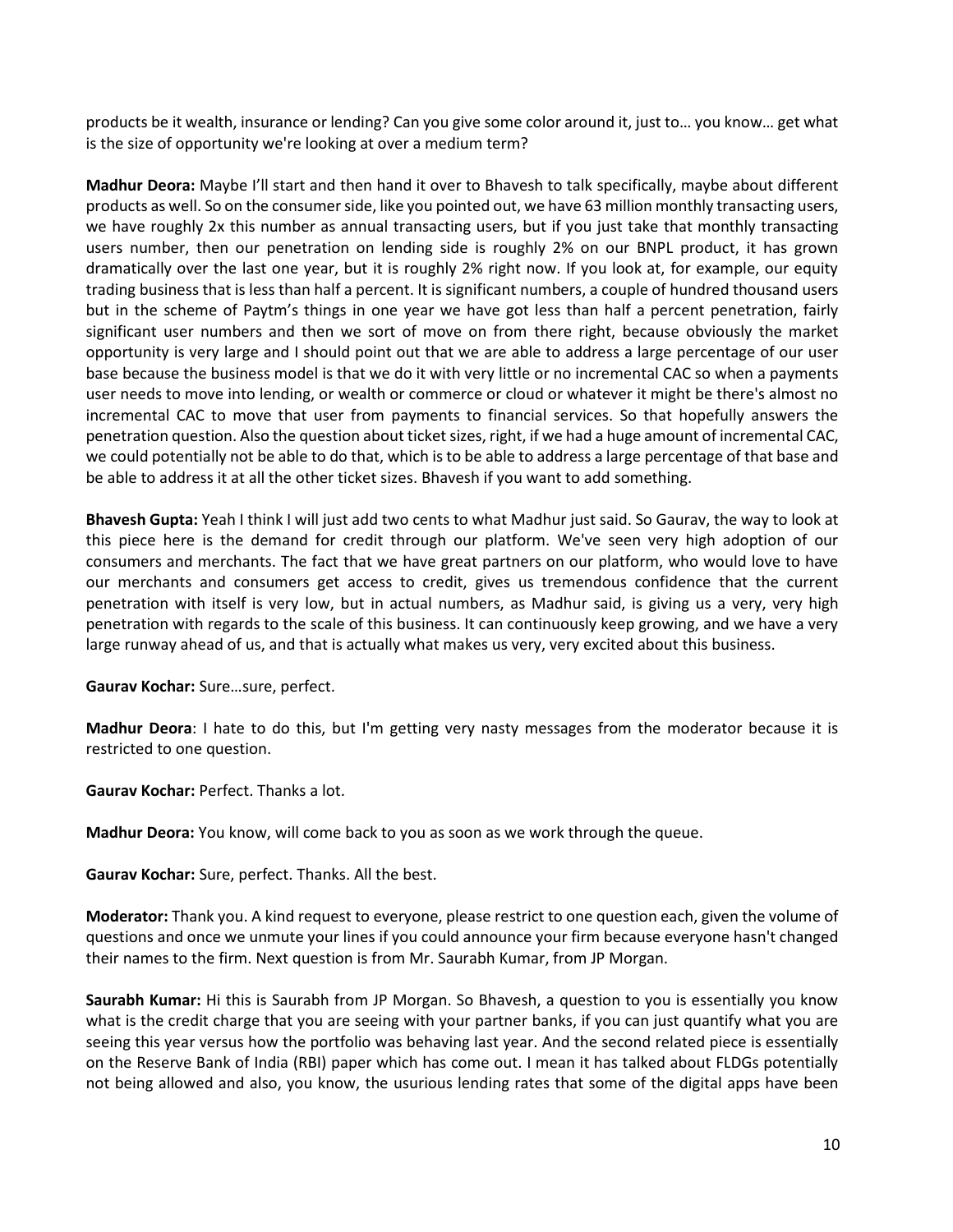charging. So, how does it alter your competitive landscape? How do you read the ramifications of that paper? Thank you.

**Bhavesh Gupta:** Thank you for the question Saurabh. So the first question's answer may not be fully complete from our perspective, because we do not manage the portfolio of any partner, they do themselves, we definitely help them in collections. But we have a fair understanding of how the portfolio is performing and what we understand from our partners is that they feel very comfortable with what they see. The important element to see in this particular piece here is that we are adding new partners to our platform, as you can see from the growth of our credit, we are expanding credit very, very rapidly. So, very clearly, one can assume that our lending partners are seeing very healthy portfolio performance vis-à-vis, over the last one year, even through Covid, which has given them great confidence to continue to grow their business as far as Paytm platform's current business is concerned. On your other question about the recently introduced working group paper on digital credit, actually we find it… you know… it's important for me to mention this piece, that is important that the digital lending space gets further organized, this paper aims to really further organize this entire thing. From our perspective, as we had mentioned earlier also in our roadshows, we have always maintained that we are completely aligned with current regulations that are prevalent in the country, which are the digital lending guidelines of June 2020 and also the outsourcing guidelines. So from our model we have always maintained an alliance to what was available in the present. The newer guidelines are actually aligned to what we do in our system. Actually, what we see here is that if and when these guidelines get implemented, it will further strengthen the platform and the way Paytm has been doing business versus what many of the other industry players have been doing, especially towards FLDG and funding into prepaid instruments, etc., etc., that we do not pursue and follow.

**Saurabh Kumar:** Thanks Bhavesh. I will come back in the queue. Thank you.

**Moderator:** Thank you Saurabh. The next question is from Mr. Vijit Jain, from Citi.

**Vijit Jain:** Hi there, thank you for the opportunity. This is Vijit Jain from Citi. Just on the payment gateway business can you talk a little bit about, you know, do you look at this business as e-commerce versus billing business, and how are you looking at this business beyond payments here, as the opportunity with the customers that is. Thank you.

**Madhur Deora**: Vijay would you like to take that question. I see Vijay unmuting.

**Vijay Shekhar Sharma:** Thank you Vijit for this question. The way we look at the payment gateway business is as an opportunity to bring to the small medium merchants, and the large corporates, the advantage of Paytm's payment instruments. That is our primary use case. And then we also give an opportunity for other bank issued, other partners' issued instruments. What we have seen is clearly that the scale and the pricing that we are able to drive, gives an advantage to everyone. I'm sure you know that Paytm is probably the largest, if not the largest, and one of the largest acquiring side partner for all payment networks, whether it is Visa, Master and NPCI, Amex, UPI or any other mode, and that gives us a superior edge of scale of technology and pricing. And that advantage we are able to pass to our partners and that is why we continue to see large corporates including Flipkart and including many other big corporates like large retailers, everybody using our platform and we're very happy with the way the expansion is going on in our online payment gateway. In fact, Madhur just probably shared that we have merchant side revenues of plus \$200 million purely because of this fundamental advantage that we have. And A plus B, meaning on Paytm app and off Paytm app, both continue to grow, like you just saw in the transaction volumes.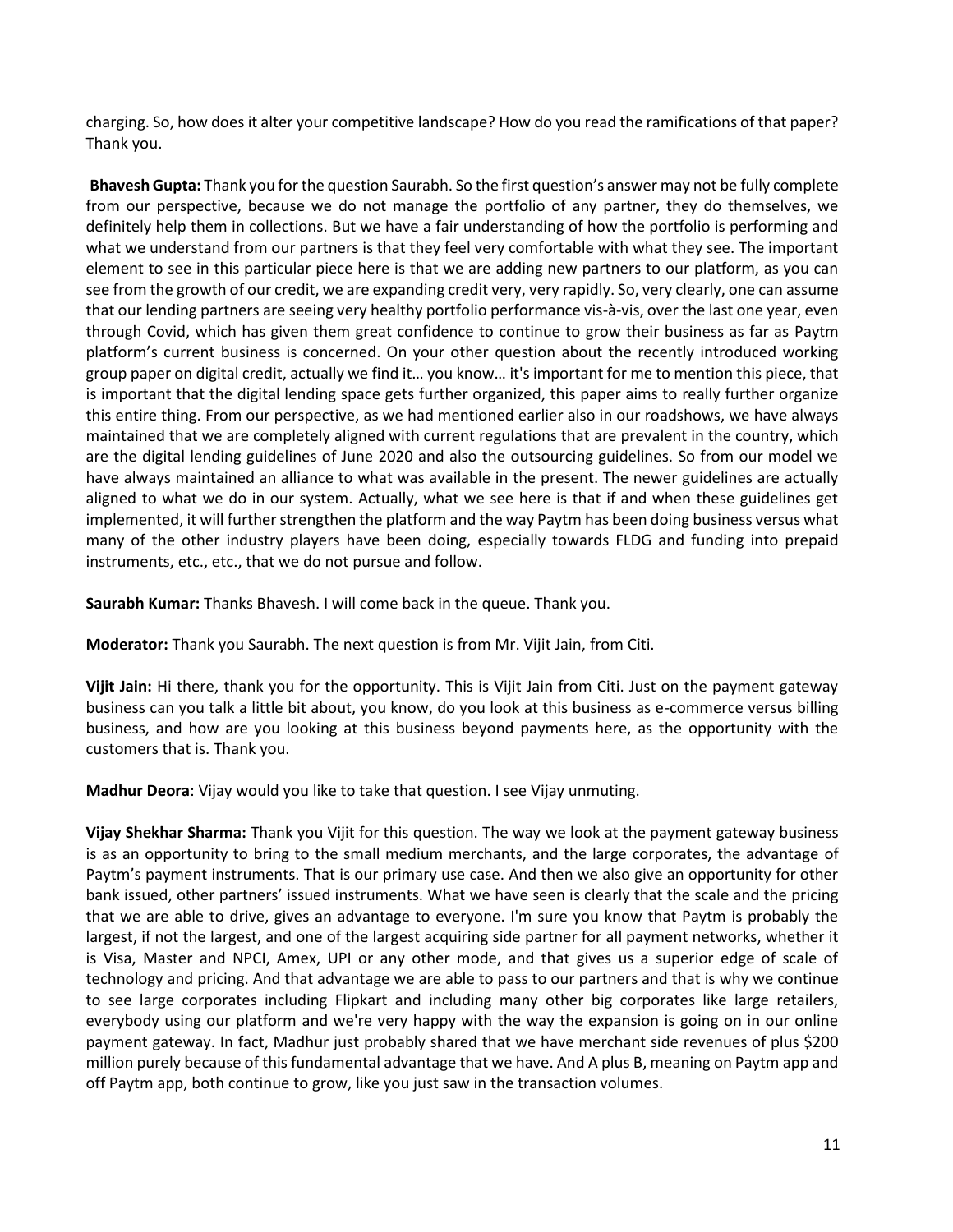**Madhur Deora**: Vijit, maybe I could just add in terms of trends and recent developments. So the one huge advantage that we have is that it creates a really nice network effect because there are Paytm payment instruments at very large scale, that is, I would say, one of the differentiators of why a partner would want to work with us. And then they are able to see our technology, our rates and so on, given the scale of our payment processing and over time we are able to do many, many different types of payments for them, whether it's cards and UPI and non-UPI and Paytm payment instruments and so on. And that does give more use cases to our consumers to use Paytm payment instruments. So there is a fantastic network effect that gets created as a result of this. Some of the recent trends that we are seeing are that there are even the large merchants who are starting with Paytm right off the back with all payment instruments. And in some cases, exclusively actually, and these are partners who would have been exclusive if with a competitor, for many, many years, if not over a decade. And they are just sort of switching lock, stock and barrel to Paytm, and I think the next big opportunity for us here is to continue our penetration in the mid-market and the startup community and our product is certainly very, very ready for us to make that additional push.

**Vijit Jain:** Great thanks for that. Madhur, just one final question from my side: if you can share the current user base on the postpaid product, in terms of number of active users using that or any metric around that that will be great and that's my last question, thank you.

**Madhur Deora**: What I would say is that we have shared October data of the number of loans disbursed. In terms of the number of loans, a vast majority of the loans are Postpaid. That split is very different when you come to the value of loans. But in terms of the number of loans, a vast majority, as you might expect, is postpaid. So, if you put a very high percentage for that number that will probably give you the monthly active users on, or at least October active users, on postpaid.

**Vijit Jain:** Okay, fine. Thank you so much.

**Moderator:** Thank you, Vijit. Next question is from Nilanjan Karfa, from Nomura. Nilanjan, you can unmute your line.

**Nilanjan Karfa**: I know. am I audible?

### **Moderator**: Yes.

**Nilanjan Karfa**: Just one question, I mean if I have to look at expenses, how would this split look between the financial services, and you know, the cloud and other businesses. More specifically, if I have to let's say look at two years back, when we were still growing that commerce business versus today, when we are almost defocusing, would it be fair to assume a very large percentage today of the costs primarily are to the financials services only and how would you think this number will look like in its another year or two years down the line?

**Madhur Deora:** I just want to start with just making a small correction. There's no defocus on the commerce business. The revenue split between commerce and payments and financial services has gone through some changes. Part of that reason has been because of Covid, because entertainment and travel obviously for periods of time was very deeply impacted, in fact entertainment was shut down for a period of time. And also because there are multiple parts of Paytm that are growing, most recently, the financial services business and so on. So there will be some sort of mix effect trends, as a result of that. So, you should not take that away as there is any kind of defocus. Just to clarify, the vast majority of our commerce revenues come from commerce of digital goods, if you will, such as entertainment ticketing, travel ticketing, and so on, and that has been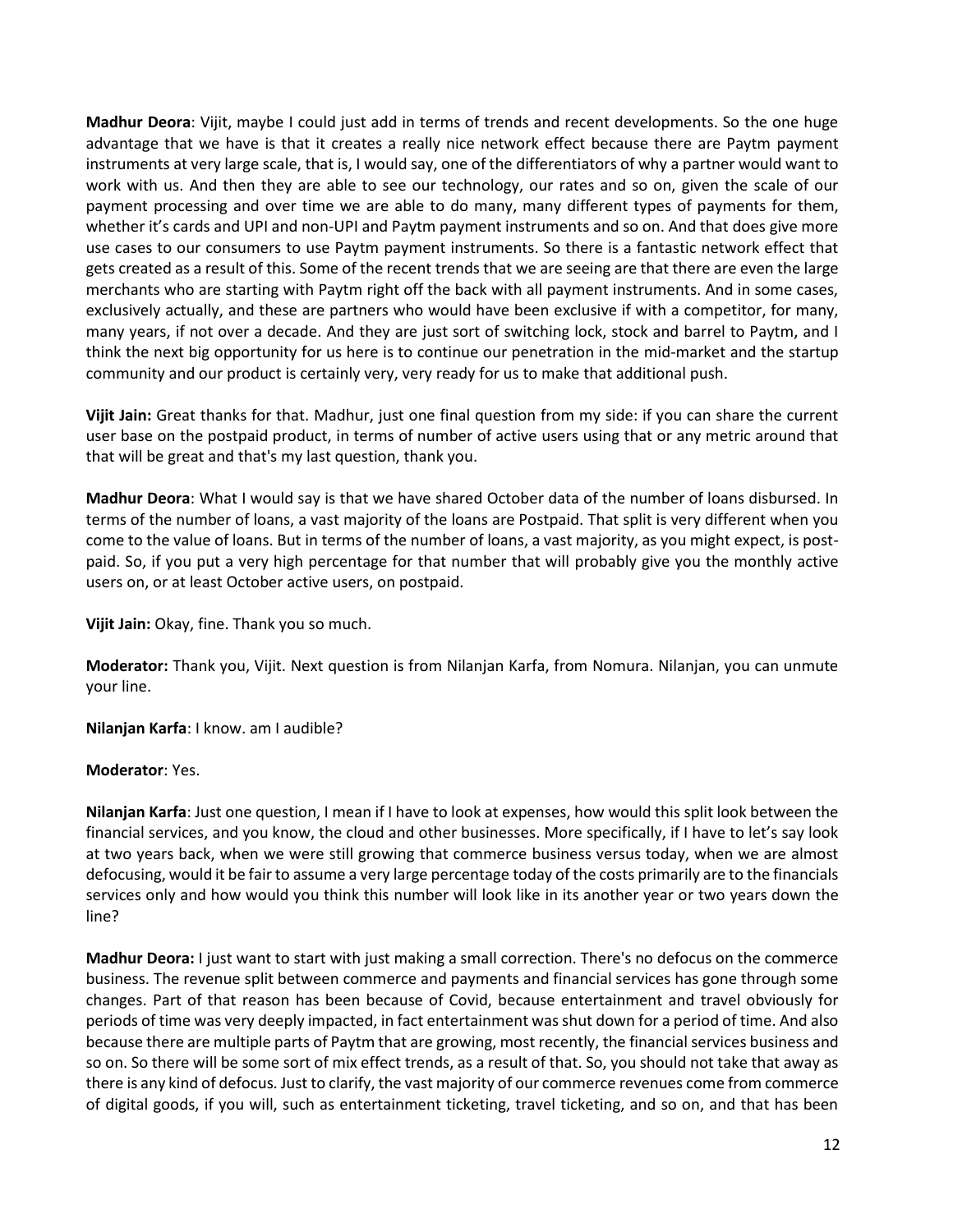doing quite well for us. In terms of costs attributable we do very much run the company as a platform. So it is possible to allocate cost up to a point, but not, you know entirely, because then you start getting into debates of, if the customer came in through payments which vast majority of customers do. Then, should the payments business be charging commerce business some internal rate and so on and all of that. But putting those aside, what we have indicated in our Prospectus, as well as in our presentations is that our commerce and cloud business and our financial services businesses are very, very high margin monetization.

**Nilanjan Karfa:** And you're not letting the GMV into cloud and commerce, at least for now.

**Madhur Deora:** Just given the scale of Paytm as a platform, our own commerce in terms of GMV is a very small percentage, right? Because you know there are very, very large merchants, very, very large use cases that we do payments for. And if you look at our commerce businesses, they have been selected to be, number one, digital categories; number two, places where we can, as a result, make very high margin monetization and we also have a large number of users who are interested in using those categories. So, for example, if you are our payments user, the chances that you would go to the movies once a month or once a quarter is fairly high. So, we have not gone into sort of niche categories, but it's not a big driver of our GMV. Maybe I should put it that way, so commerce business is not a huge driver of our GMV. It is a very good driver of retention of consumers on our platform. It is an excellent driver of high margin monetization.

**Nilanjan Karfa:** Okay, that will be all, for further questions, I will come back. Thanks.

**Vijay Shekhar Sharma**: Nilanjan I will add that the commerce GMV is led by, if you notice, cinema tickets, movie tickets, travel tickets and so on, deals, etc. which are small GMV and thanks to the lockdown, much smaller year-on-year. You could actually expect it to be in minute single digits, much smaller single digits as a GMV of commerce business on Paytm app as a percentage of total overall GMV.

**Nilanjan Karfa:** Yeah, understood.

**Moderator:** Thank you. A kind reminder to please announce the name of your firm before your question. The next question is from Mr. Chandrasekhar Sridhar from Fidelity. Mr. Sridhar you can unmute your line.

**Chandrasekhar Sridhar:** Hi good evening, this is Chandrasekhar from Fidelity. Just a couple of questions from my side. You say your GMV per MTU is about INR 11,000. Now the average credit card user spends about INR 10,000 bucks a month, and this cohort of 30 million sort of 32 million unique users are actually at the higher end of the spending curve. I am just trying to understand. I am trying to reconcile the two numbers, given the demographics are a little different and does that mean that there is a certain portion of GMV, which has a certain level of double counting? That's question number one and second is that just quarter on quarter, and I can understand there is some level of volatility in the business vision on a quarterly basis, our net payment revenues are actually down on a quarterly basis after adjusting for, the payment processing charges and after the promotional cashbacks and incentive, it seems that we are about break even this quarter, so maybe just some trajectory on how this plays out over the next 2-3 years? Thank you.

**Madhur Deora:** Chandra, I will be happy to sort of take some of these citing more detailed questions offline as well, or address these separately. The commerce business is seeing strong recovery. Just to go back to your first question, which is about the spends. The span of the type of use cases that a Paytm user does across their daily use cases such as bill payments or lifestyle use cases, either on the Paytm app or on our partner or with our merchant partners, as well as the spend that they're doing in the offline world - is in many cases a much bigger span than an average user would do using a credit card. I see the comparison that you're trying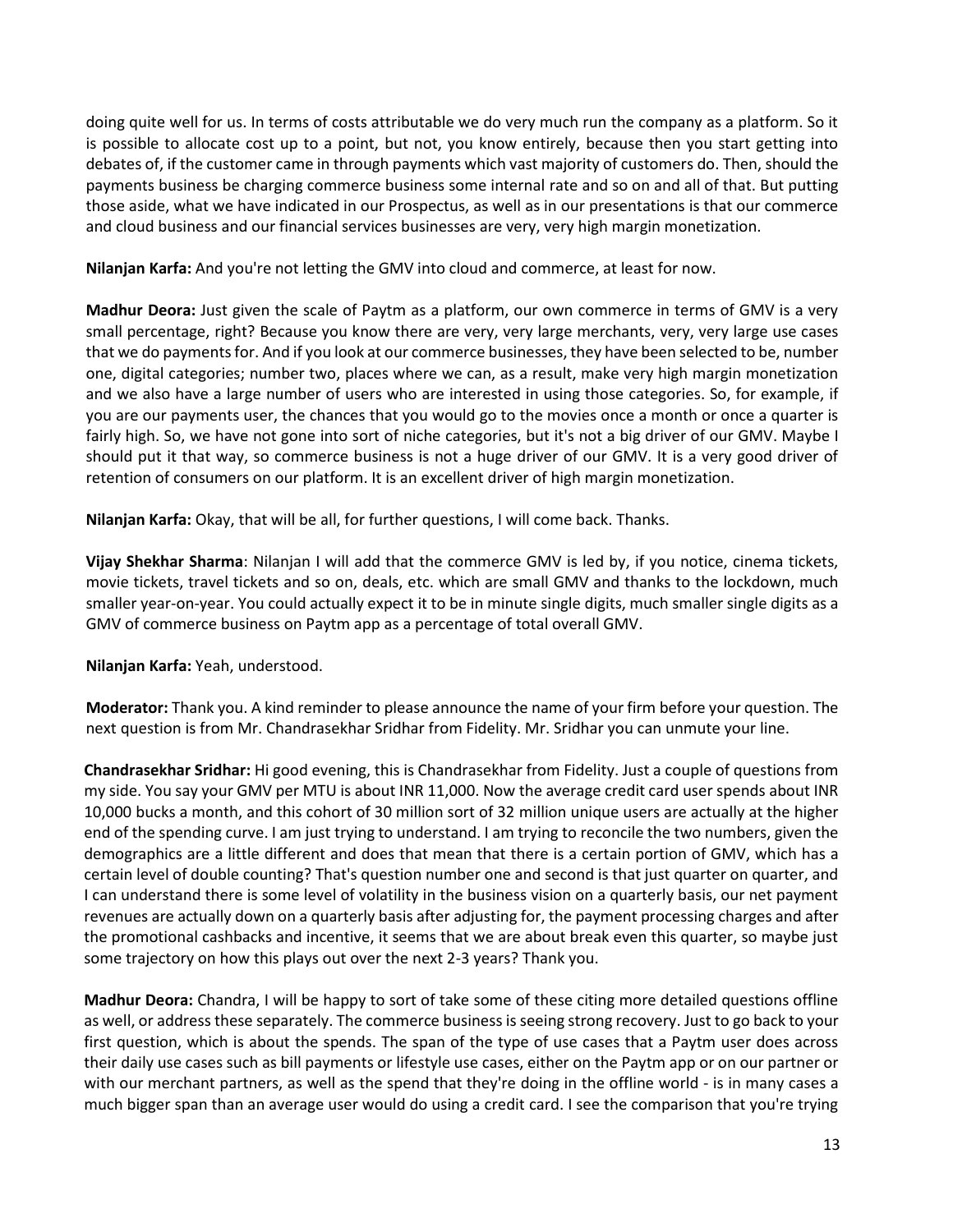to draw, but it may not be sort of like for like in that sense, because our objective is that users should be able to do nearly all use cases that matter to them through digital payments, through our platforms, either on the issuing side or the acquiring side. So I see the comparison, but may not be sort of directly comparable in that sense. I don't know if Bhavesh or Vijay want to add something.

**Vijay Shekhar Sharma:** Chandrasekhar I just want to give you one of the very pleasant things that I have seen that once a customer starts to use our platform, he starts to get into the use cases which typically he would have not done using credit card. While this number from your reference point of credit card looks larger from our reference point of spend on Payment platform using digital payments, which are driven by like you know bank account or wallet or postpaid etc., are probably in the same range, as it should be, or it should grow further actually, we believe that it should grow further. And between us, the number that we have as a reference of our co-branded credit card user, it is not INR 10,000, I mean it is significantly more than 10,000 on our co-branded credit card per active card spend that we see. So this number of a per user is significantly less than the credit card user actually, so maybe the reference point of INR 10,000 is something that we are not able to see, where are you picking the reference from and secondly, the number that we are seeing is very, very clearly a depiction of the depth of the customer and lock-in of the customer, retention of a customer. And as far as our co-branded credit card spend is concerned, it is significantly more than the number that you could quoted here.

**Chandrasekhar Sridhar:** I am just quoting the industry data, which is that much. And this is sort of the top end of the spending spectrum, spending an average of INR 10,000, so just curious to reconcile the two, but we could take it up later.

**Madhur Deora:** I think the key difference may be just a span of use cases that the person who's spending INR X thousand rupees on a credit card, let's say INR 10,000 or 15,000 rupees on credit card - their monthly spends across all use cases, of course are significantly larger than that. And what I think the way this will reconcile is that Paytm has been able to bring all use cases for all users and I shouldn't exaggerate by saying all, but much greater span of use cases that users can use. So, if they were not using a credit card for a certain purpose, in many cases, they still use Paytm for that purpose, either, it could be through cards or it could be through wallet or it could be through UPI and so on.

**Vijay Shekhar Sharma:** One of the important things Chandrasekhar, we want to add is that we have seen credit card companies promoting adding money to the Paytm wallet as a feature because they want themselves to expand the use case of the money spent through credit card potentially. And that is also one of the interesting reasons for our year-on-year non-UPI revenue to grow because many issuers of credit card and debit card want to increase the acceptability of that instrument. And that is possible using a wallet as a method. And it is important to know that we have seen a tremendous number of banks, top tier banks, long tail banks all alike, pushing promotions on Paytm platform of spending cashback funded by them to add money to the wallet. And that probably is also the reason, the acceptance network is a behind the scene the biggest reason for it. I am sure INR 10,000 like you suggested as an average is a clear indication that mobile payment will completely do off the credit card spends over the period, which it has when you see the retail payment overall dollar volume anyways.

**Chandrasekhar Sridhar:** Just on the second one.

**Vijay Shekhar Sharma:** Could you repeat that second one?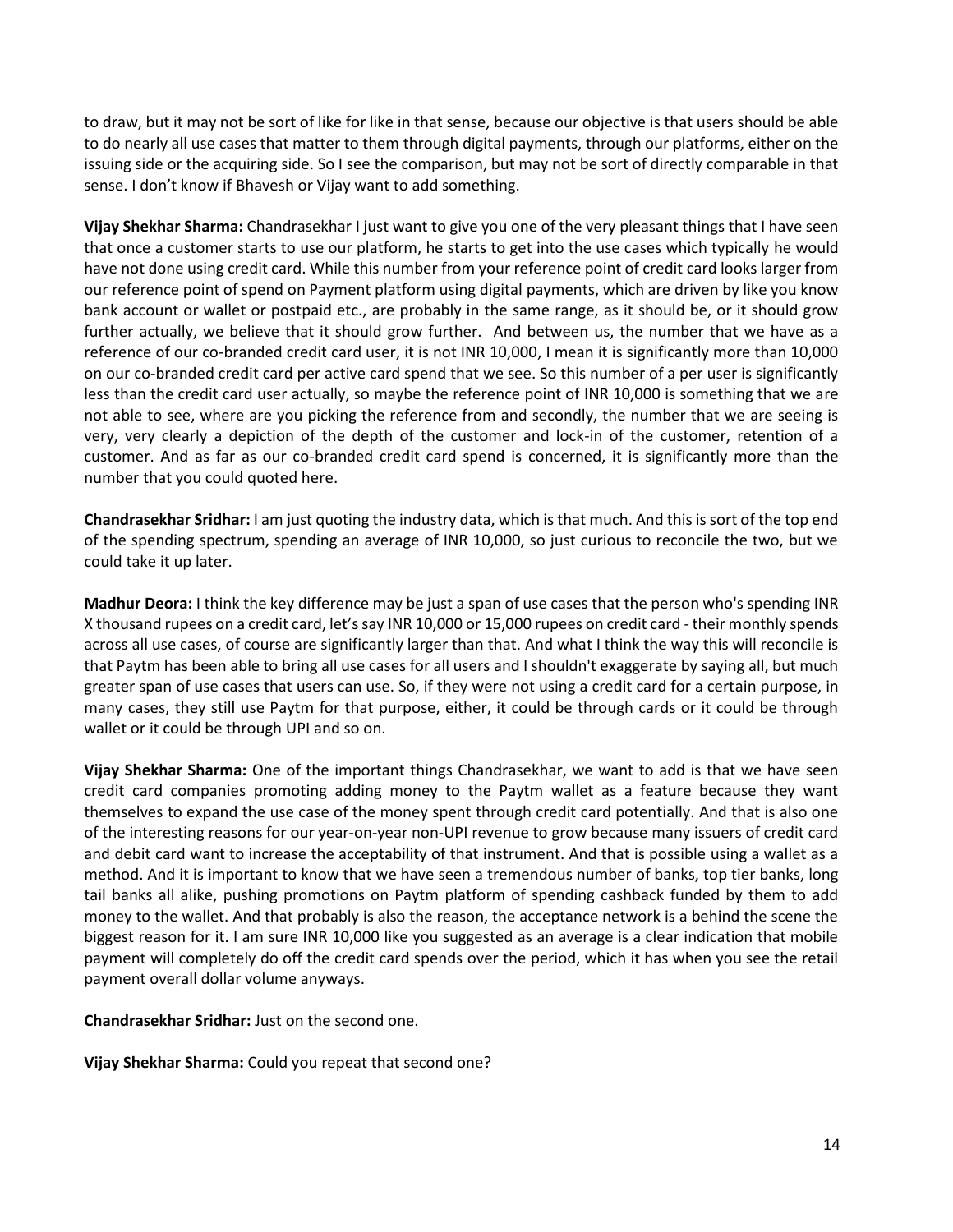**Chandrasekhar Sridhar:** Yeah I just said that the net payment revenues were actually down from INR 108 crores to about INR 84 crores, quarters, this is after I am guessing the payment processing charges. And then after the cashbacks, which you would have seemed to have given, it seems that the payment revenue is effectively just broken even for quarter, so maybe just some trajectory on how we should think of things?

**Madhur Deora:** Chandra, what I would suggest is that you do look primarily at year-on-year trends, rather than quarter-on-quarter trends. A couple of reasons for that, because on a quarter-on-quarter basis, of course, we will choose to make a little bit more investments in one quarter versus another quarter. The second is the quarters that we are comparing also do have Q1 which was heavily Covid impacted where the mix of the business was quite different versus Q2 where again that mix was very different, with respect to percentage of offline payments and percent of certain types of merchants, and so on. So, it is a little bit hard to compare any two quarters on a Q-on-Q basis, particularly this particular Q1 versus Q2. On a year-on-year basis the trend line is very strong for some of the sort of percentages that you quoted, which is translating into this contribution margin. So if you're taking out payment instrument cost, and you're taking out cash back, we in fact take out those two costs, as well as many other direct expenses and then come to the contribution margin. And that contribution margin is actually grown from 6% to 24% on a first half to first half basis, just to take a slightly longer period. It has grown from 10% last year to 25.5% this year. So I would look at year-on-year trends of the primary way of evaluating efficiency on those lines, especially given the Q-on-Q is a harder comparison.

**Vijay Shekhar Sharma:** And I will add to one more thing Chandrasekhar here on your statement on breakeven of payments. While we have not disclosed or are disclosing it like this, it is clear that some of the line items in our payment business are not just profit making but free cash flow generating. It is an important statement that I'm making here, that some of the line items in our payment business are not just profit generating, but free cash flow generating. So it should be clear that our payment business which is and that is the biggest reason that we've called out non-UPI GMV in this quarter result that our revenues and contribution margins are clearly growing on the back of payments and financial services business where payment itself is the primary driver.

**Chandrasekhar Sridhar:** Thank you very much. Thank you.

**Moderator:** Thank you. Next we like to call Mr. Anish Rai from UBS. Anish your line is unmuted now.

**Anish Rai:** Hi, good evening, everyone. So this is Anish from UBS. So a couple of questions, so one question would be related to the MTUs we have. So I just wanted to understand. So if we see, say, some 60 million odd MTUs in a month, what would be the breakup of the vintage of these users? I mean, how many of these would be recently acquired? How many of these would be three years old on the platform or something or some color of that sort? And the other question which was related to merchants. So if possible, could you throw some colour on the percentage of GMV, which comes from merchants, which don't pay any MDR. I mean, there would be a lot of intersection between UPI and QR code base merchants who don't pay any MDR. So I would just like to understand how that works. And the other question for MTUs. Yeah, that's it. Thanks.

**Madhur Deora:** MTU math is obviously very complicated. So, just to simplify it a little bit, what I would say is that in any period, over 12 months, roughly 60 to 80% of our MTU are new, and 20 to 40% are reactivated over a 12-month period, right. So I think those are the sorts of trends that we normally see, of course, they are somewhat dependent on, you know, how well reactivation efforts are working and how well new user efforts are working over long term trends. Actually, that data is a little bit more true for annual active users. On a monthly basis, of course, there are users who will come and they will use us in a certain month and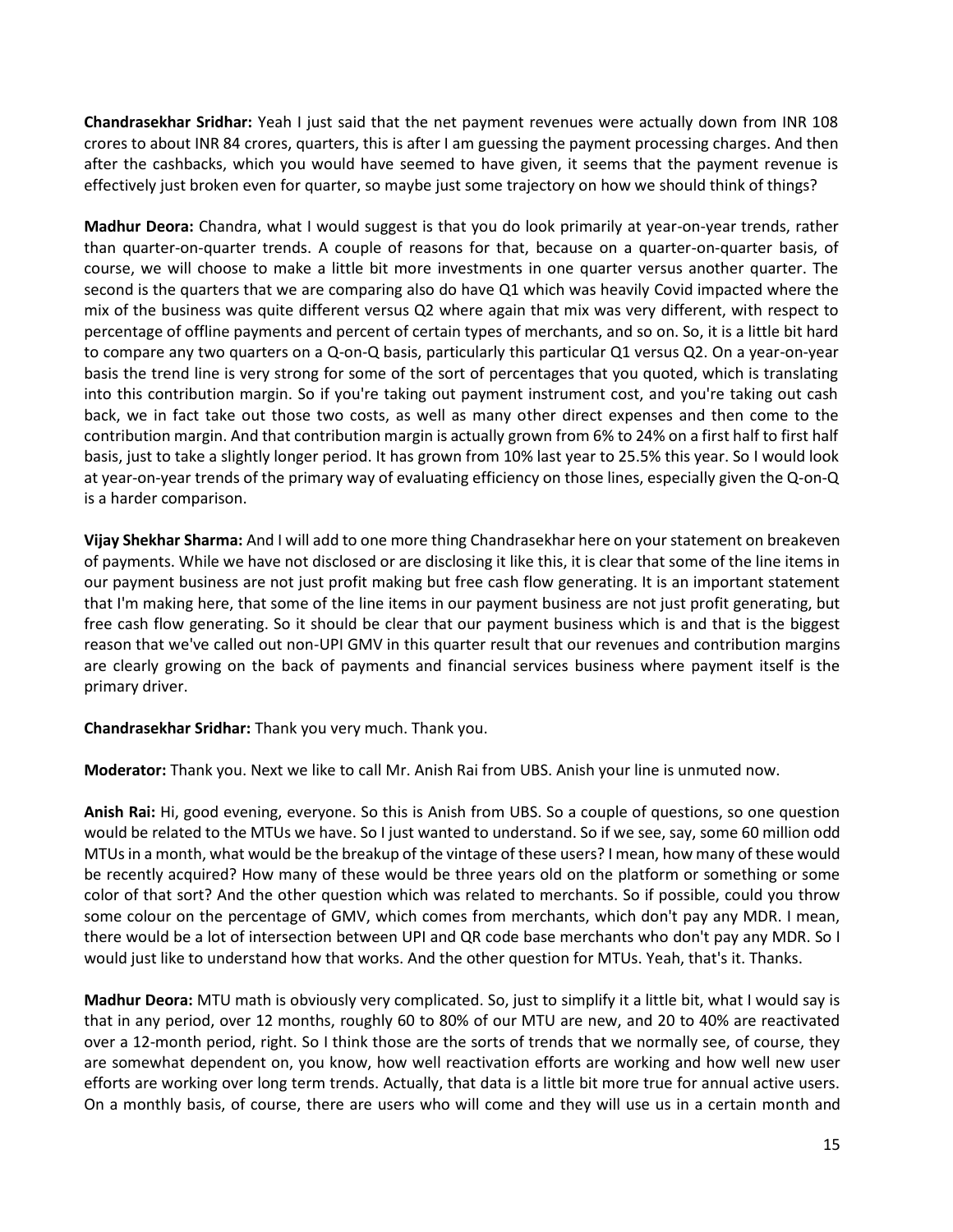organically come back and use us, maybe use us in the next month. But even if they skip a month, they'll come back and use us in the month after. So on an annual active basis, that trend has held up pretty well, which is 60 to 80% would be new and 20 to 40% would be reactivated. And I think on your second question, our merchant base is north of 20 million as we put in the Prospectus and growing. Like I said we have over a million merchants who have devices. So in the offline world, those are the merchants who generate us revenue, including large format retailers, and so on. So I would start to look at the merchant funnel in this way that there are merchants who pay us MDR because they want to accept all kinds of payments, online and offline. And there are merchants who are smaller who may not pay us MDR but they pay us for devices, merchant lending and so on.

**Vijay Shekhar Sharma:** Right. So what Madhur just said, Anish it'd be nice to see our Merchant base categorized into no MDR merchants and then a second bucket could be MDR merchants who are Paytm non-UPI instrument led merchants like Shoppers Stop or Big Bazaar or any other ones who take credit, card buy now pay later and Paytm postpaid wallet, etc., etc., And then in the second merchant that you're talking about are inevitably also paying for some or other subscription platform fee too. So how we look at our merchant base is, one merchant base, which makes money using payment itself as a line item of revenue. And the second merchant base is a beautifully even more monetizable merchant base, because that merchant base, even though he takes 0% MDR payment on the platform, but he does not have access to credit and our credit partners (banks and NDFCs) are happy to extend credit, thanks to the payment rail that we have created. The advantage of the payment rail is that they are not just able to disburse but also collect from the collections every day. So Anish, we earn on our zero MDR merchant, disbursement and collection margins on our platform. And that makes that merchant who's a zero MDR merchant, very useful for the Paytm platform, and equally and even more useful for our lending partner because these become over the period priority sector lending and whatnot. So Anish, we continue to acquire merchants on both buckets, one who pay us for a payment service, and that is why we are talking about non-UPI GMV here, and that talks about the merchants who give us money for payment acceptance, and platform, basically, device subscriptions and various other things. And the second bucket is even more useful, because this is like, you can guess tens of millions of merchants out there never have access to formal credit and the financial institutions and partners are looking forward to a solution in a platform like us. Remember, our two sided platform is an edge here. If we were purely a bank, we would have only seen the bank account of this customer and then we would have wild guessed what is this kind of money, with no predictability. While it is a payment platform where we also map consumer detail on our platform, we can say, oh, Anish is paying the shop means that this shop must be a high value shop. And oh, we have seen other customers who are of high value quality are also paying at this shop. So remember, our merchant business is fabulous from two aspects: payment revenue and credit revenue.

### **Anish Rai:** Got it Vijay. Thanks.

**Madhur Deora:** Anish, I just wanted to clarify my earlier comment on MTU, just to make sure it came out right, which is we have this annual transacting user base. A vast majority of them transact the next year as well. And then the growth comes largely from new users who come to our platform, and in some cases, users who may have not used us in the previous year, but used in the year before who come back, due to some reactivation efforts that we do. But the core base going into any new year is that the vast majority of our existing customers do transact the next year as well.

**Anish Rai:** Right. So Madhur probably just let me sort of put this in another way. So just a follow up to what you just mentioned. So if my question is, say, if we have x annual transacting users this year, what percentage could I assume that these users are transacting even the next year? I mean, what would be the drop off rates or something of that sort if possible, for you guys to sort of disclose?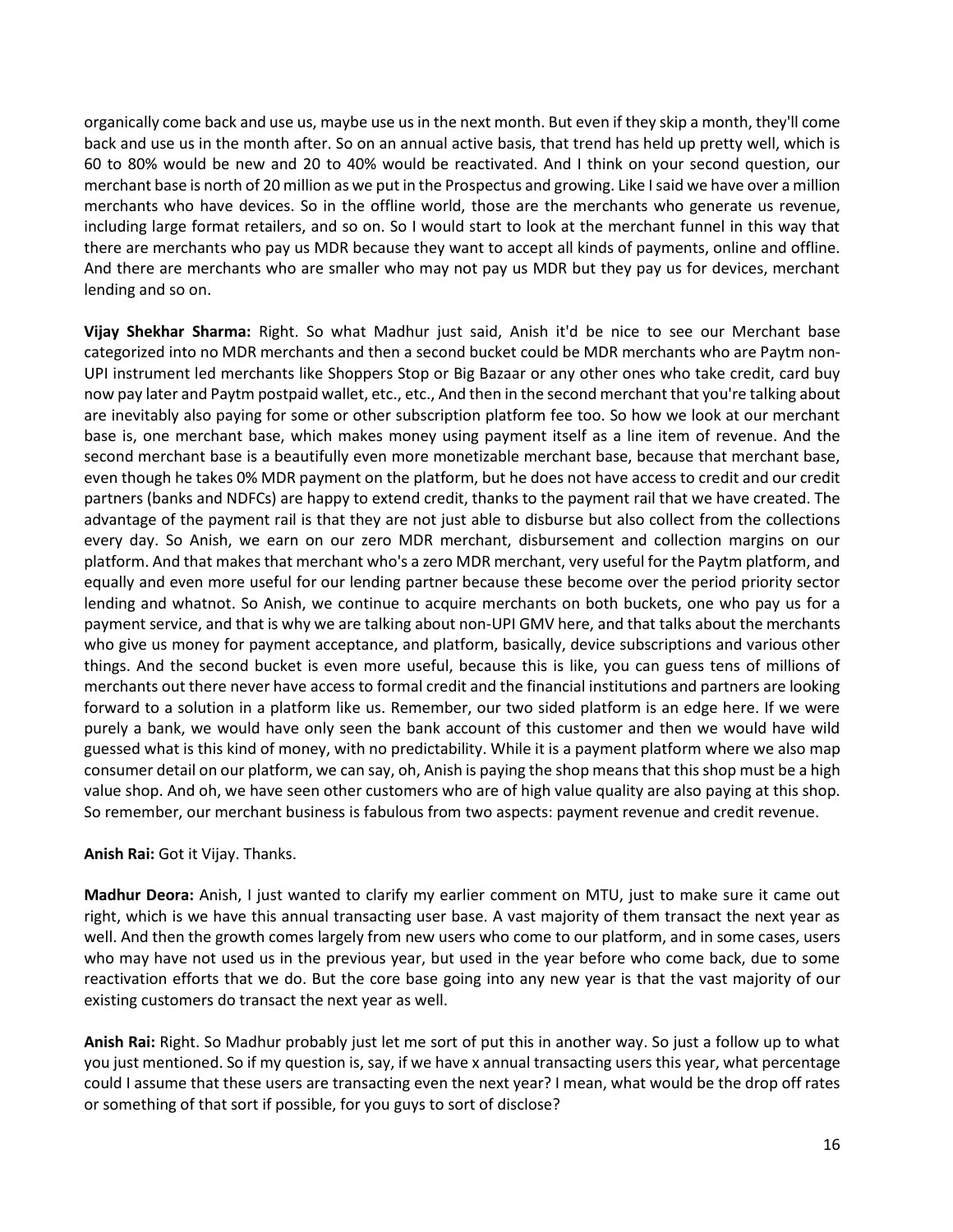**Madhur Deora:** We haven't quite shared that number but it is the vast majority of those users regardless. Sorry Vijay.

**Vijay Shekhar Sharma:** Yes, I was saying that Madhur is using the correct word. Anish, if you remember, a few minutes back, we were answering a question, how our customer is spending more money and that happens because the customer is actually living on this platform more number of times. So over the period, thanks to the number of use cases and the opportunities of multiple funding sources and services that we bring, that customer remains on our platform. Surprisingly, the commerce business that has been discussed in this call is one of the reasons that we started it. It is a key use case for our customer to retain and come back on our platform.

**Anish Rai:** Right. Sure. Thanks.

**Moderator:** Thank you. The next question from Mr. Sameer Bhise, from JM Financial. Sameer, your line is unmuted.

**Sameer Bhise:** Yeah. Hi, thanks for the opportunity. Just looking at the number of sales employees, I see a sharp jump Y-o-Y, probably that is also driving the merchant growth. What's the outlook here going ahead?

**Madhur Deora:** The comparison of this number on September on September is slightly tricky for one primary reason because the offline world just sort of came back a little bit later in Q2 last year, whereas this year, obviously, we had COVID impact in Q1, but by the time Q2 rolled around, there were plenty of opportunities for us to have feet on street and start selling devices and so on. And we will continue to invest in merchant growth, you would have seen, Sameer, when you sort of digest all of this data, you will see that we've been able to reduce our employee expense as a percent of revenue, despite increasing the sales force. So we have those levers in our business. We will continue to invest in the merchant business. But we think we can do that, while maintaining our indirect expenses at a certain percentage of revenue, and in fact, decreasing it.

**Vijay Shekhar Sharma:** It's an important thing to remember Sameer that from Paytm's vantage point, we see a tremendous opportunity to grow payments as a mode to acquire consumers and merchants. We continue to invest in engineering, professional, and teammates. As you can see from the number of employees, there are more and more engineers added to the system, because we are building for new use cases and other financial services that we are building. Secondly, on the merchant side, like Madhur said, an incredible and large strong growth ahead is possible clearly, because more merchants are getting ready to accept digital payments.

**Madhur Deora:** I just want to add Sameer that just from accounting standard perspective, if we have insourced field employees, then they show up in employee costs. If they are outsourced employees, then they show up in other expenses as an outsourced cost. So depending on our specific strategy during those quarters, whether we are having those employees on roll versus outsourced, and there are some pros and cons of that, you may see some slight differences. So you may not be able to model the number of employees straight into employee cost.

**Sameer Bhise:** Sure. But is this the same number which shows in the RHP, as around six and a half thousand as of June. Is that the same trajectory? Or is there a slight change?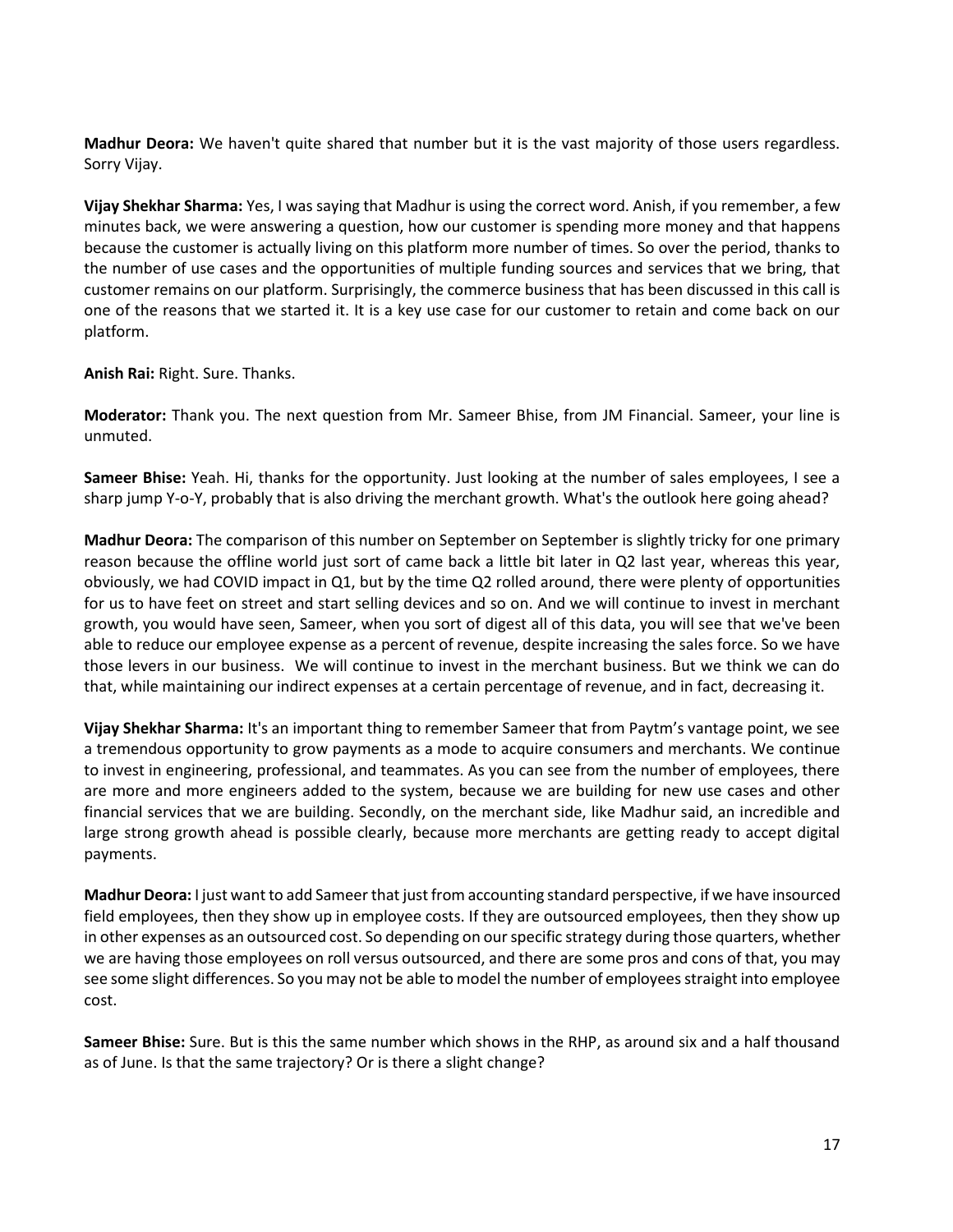**Madhur Deora:** Yes, that's right. In RHP, obviously we have more disclosure around it, so if that's what you're referring to, yes that's correct. And if you have further clarification, you could send us an email and we will just try and get all the data and make sure you have good clarification.

**Sameer Bhise:** Sure. Thank you and all the best.

**Madhur Deora:** Thank you, Sameer.

**Moderator:** Thank you. As we are getting close towards the end of the scheduled time, we'll have time for two more questions. Next question from Mr. Nitin Aggarwal from Motilal Oswal. Nitin you can unmute your line.

**Madhur Deora:** Nitin if you are speaking, we are unable to hear you.

**Nitin Aggarwal:** Am I audible now?

### **Madhur Deora:** Yes.

**Nitin Aggarwal:** Yeah. So thanks for doing a call and thanks for taking my question. So I have two questions, firstly, on the wallet load pattern, if you can comment as to how that has been keeping pace with the overall non-UPI GMV growth. And as we have imposed charges also on wallet loading by credit card so how has the mix changed in terms of, loading the wallet by credit card over past one year so what has the mix come down to now?

**Vijay Shekhar Sharma:** The best part I can tell you Nitin is that our business of wallet, year on year, has been growing and the credit card charges have either moved the customer to other payment sources like UPI like debit card, or net banking, or made the customer comfortable enough to pay those charges. So the clarity here is that we want to continue to expand on wallet as a use case because this is running as a revenue line item for us. And it is, year on year, showing a very decent growth. In fact, in many cases, we see that customers use wallets to add money, like we just now shared, the banks leverage the wallet as a platform to give their debit card and credit card users an extended acquiring network of Paytm. So this is a strong growth, and we're very happy with how wallet growth is showing up.

**Madhur Deora:** I just wanted to clarify when Vijay said it has moved users to other payment sources, other payment sources, to add money to their wallets. So, there are many users who have decided they want to continue using credit card and pay the charges, which were implemented in calendar 2020. And there are some users who have said they will move to another payment source such as debit card, net banking, UPI, and so on and not pay the charges. And what that has done is that the wallet take rate has been the same wallet. And it has become more efficient from a loading cost perspective. And some of that does reflect on the year on year contribution margin and year on year payment cost as a percentage of GMV.

**Nitin Aggarwal:** Thanks so much. And secondly, how do you really compare the productivity or the GMV contribution of merchants wherein you have installed a merchant device like the Soundbox versus the one who doesn't have it? And any approximation as to, because we have say around 24 million merchants, but in terms of Soundboxes, there is huge room to expand. So how much can we really close the gap between that?

**Vijay Shekhar Sharma:** Nitin I can tell you that the merchants who use Soundbox versus let's say earlier, if they were using static QR, or plastic QR, or paper QR - the one thing that happens there is that the transactions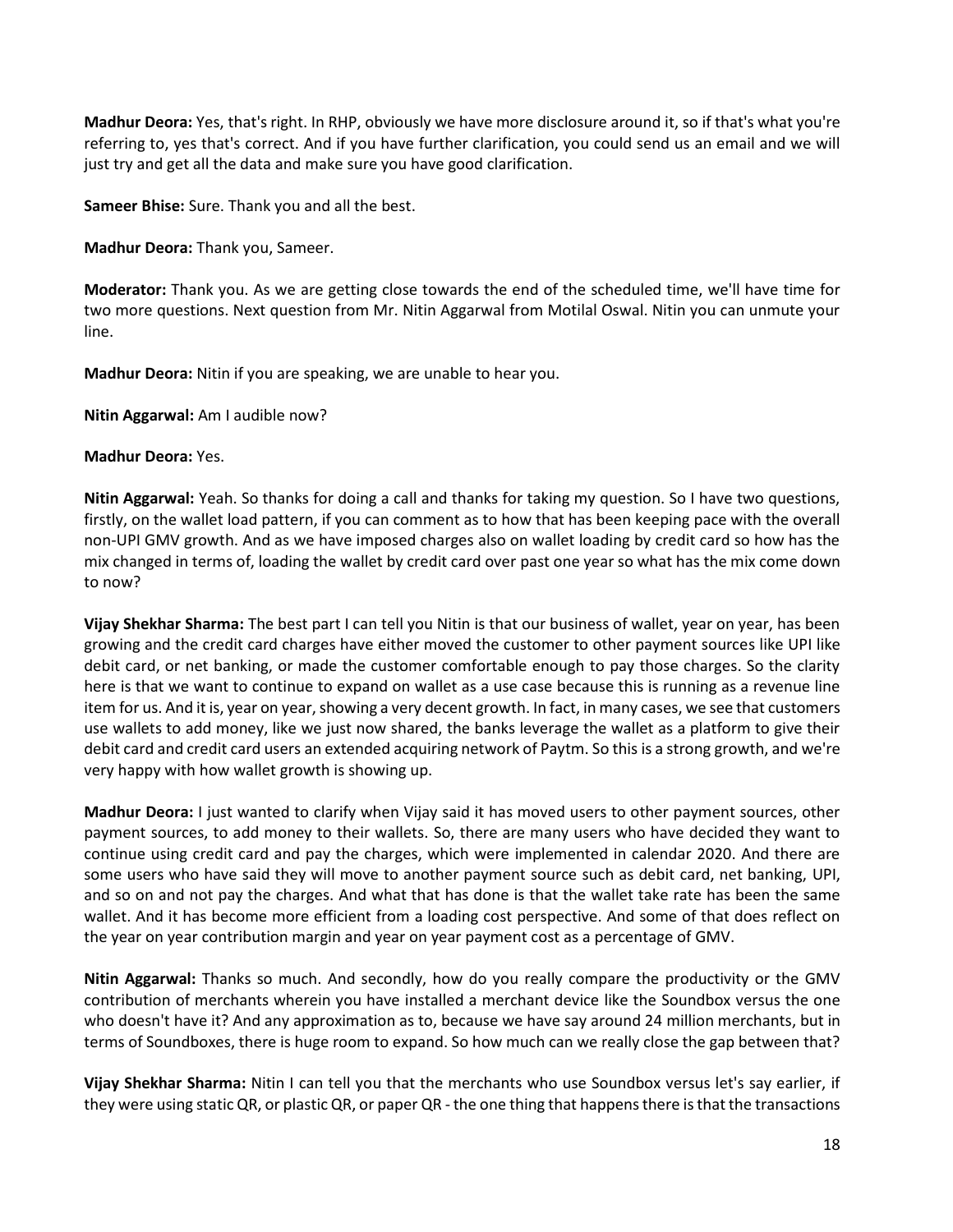consolidate, meaning no more multiple QR merchants and it sort of becomes nearly exclusive. And then that merchant becomes even more comfortable because they are sure about the payment they are receiving. So we've seen the growth, which, strong is the word I mean, Madhur I leave the rest to you.

**Madhur Deora:** Yeah, so I wanted to maybe just make two or three points on that. So one is, like I said in the presentation, device merchants and a large percentage of them, more than majority, are Soundbox merchants. They do become significantly higher retention. And also the volume of transactions goes up very, very meaningfully. And which are sort of two separate points, I just want to be clear. And that is very efficient - it is dramatically better unit economics for us and dramatically better CAC to LTV for us because you're not going out and sort of managing churn. You're managing a very different churn profile than you would without devices. The second part to call out is this behavior that I mentioned, which is higher retention, and more spending, which has higher loyalty on the platform, basically, that is nearly perfect behavior for them to become eligible for merchant lending. Because one of the things that you should be clear about is that we don't lend to merchants on thin files. And maybe Bhavesh can add if there's a follow up on that. So it just accelerates the behavior of a merchant towards creating that effectively loyal behavior and thick file on Paytm so that they become eligible for loans from our partners. So this is why I said it is strategically an important initiative for us. Nitin, I would refrain from giving forward looking numbers on this, you have clearly seen the trends. We added a million in the last year, roughly half a million just in the last few months. So clearly this is off on a very strong trend and accelerating.

**Nitin Aggarwal:** Thank you so much.

**Moderator:** Thank you Nitin. And now for the last question of this session. Mr. Viral Shah from Credit Suisse. Viral we have unmuted your line you can ask your question.

**Viral Shah:** Yeah, thank you for giving me the opportunity to ask the question. So, actually, I had two questions. So, the first one is, I know we have touched upon this earlier on Saurabh's question, but wanted to understand more so from a medium to longer term perspective, does the Working Committee report that has been put out alter the medium to longer term different profit pools that Paytm could have developed? Say for example, basically, the underwriting decision needs to be made at the end of the banking partner, right? Probably say, going down the line given the kind of scale and the ways that Paytm would have generated, this could have been one of the monetization channels for Paytm. And, another thing linked to it is, does it kind of, say, impact the BNPL business materially, because primarily the economics in the BNPL business come from MDR. And if you look at it, one of the recommendations is that this kind of credit needs to go into the bank account of the user. So on which the MDR is typically not what it is on, say, a wallet.

**Bhavesh Gupta:** Viral let me take both of your questions. Purely from a model perspective it is important to understand that the working group committee, as I mentioned earlier to Saurabh's question, we currently practice what largely has been recommended by the Working Committee, because we've been following the current laid down guidelines of June 2020, digital lending guidelines, etc. So purely from an implementation of a working group, I think it'll be very positive for our business model and it will further amplify what we have believed in building the credit business at Paytm. And obviously, it will remove some of the so-called smaller players who have been doing all kinds of things, I think, in the ecosystem, which may not be helping the digital ecosystem to prosper. Now, clearly, from an economics perspective, there are two things to really remember in our model: our lending business is aligned with our payments business. So as Madhur had mentioned that we do thick files now what we mean by thick files here is we are not going in soliciting customers just for credit. So credit is a byproduct of what the customer or a merchant does on our platform, the more transactions they do their ability to get credit through our lending partners increases. And the more credit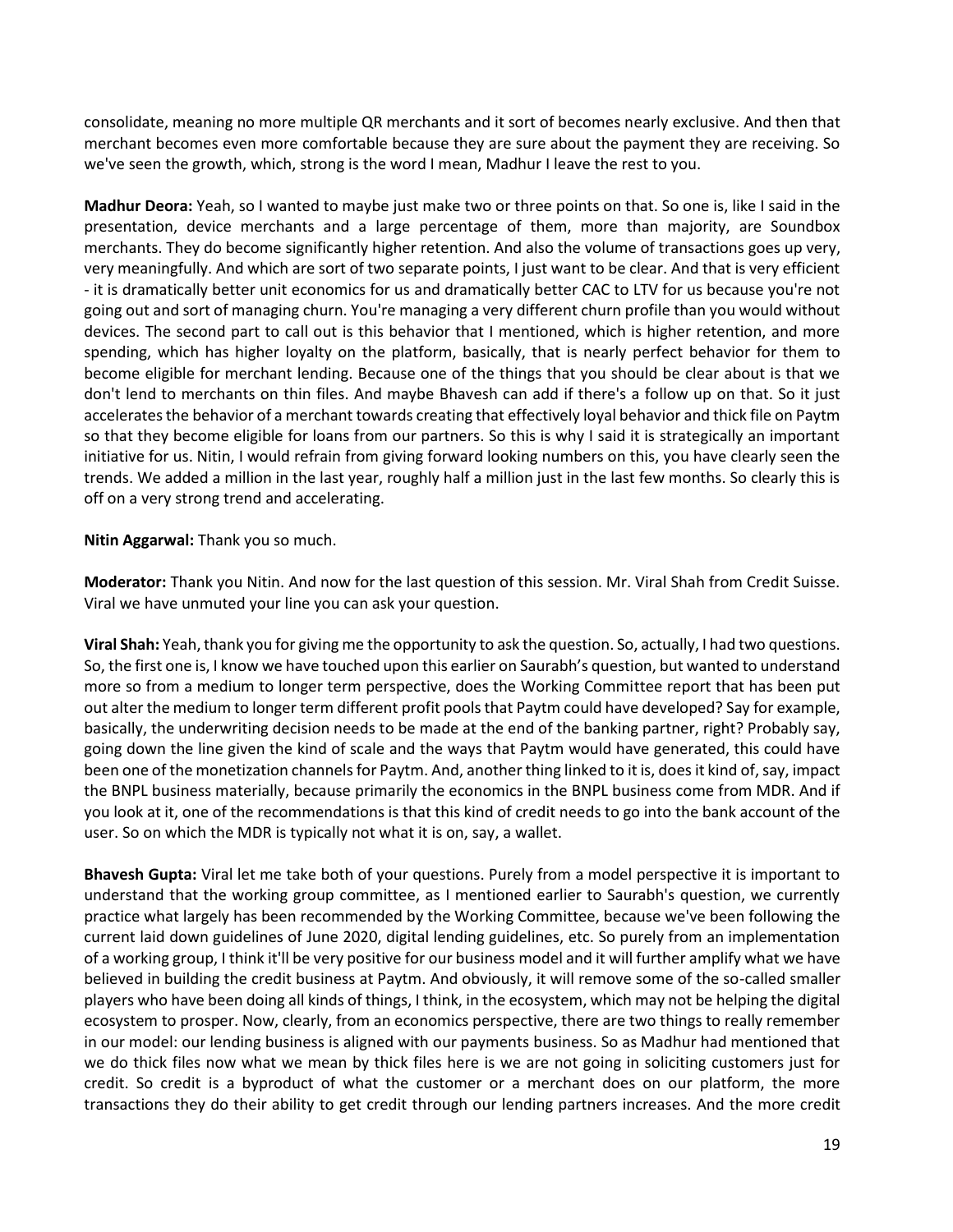they consume, we believe the stickiness of the platform, be it the consumer or the merchant, increases. So it's kind of a flywheel, and that's a flywheel we are currently focused on. So it's just not the way to look at this business to make money from an element of lending business, but in the total flywheel we make money also on payments and also on credit and vice versa.

**Viral Shah:** Sorry, if I may just interject, apologies for that. But just, my question was not more so from how the business is currently, but what it could potentially be. Say, for example, given the kind of data that you have, over a period of time, you could have actually, say, provided the underwriting tools, or the data that you have, you could have provided a score, like we have, say, for example, a KaKao bank in Korea does or many of these neo-banks do, you create a score and based on which the lenders uses those scores to lend to customers. Does this kind of take away those kinds of profit pools because now the lenders would be required to basically document the underwriting and the process that they have at their end? And secondary like, in terms of your interaction that you have with your partners have you seen some indications of them having to now reevaluate, say, their clients or the arrangements that they typically have not just with you, but generally?

**Bhavesh Gupta:** Viral, to the second question, we don't know about the other partners but from a Paytm perspective, we continue to have very, very strong support from our partners in growing, so there has been no letdown in terms of scale of business. If you are indicating, on the basis of the Working Group committee, the answer is no. To your previous question, I think our focus is always to build a legitimate business. Legitimate business means that we would like to protect what is the right product for the customers and their interests. And hence, our belief has been that what Paytm offers is technology, what Paytm offers is a very, very unparalleled opportunity to distribute credit to a very large segment of customers. And also what Paytm offers is the ability to collect using our digital tools, digital platforms and the entire merchant ecosystem. So I think this is our strength, we would like to play to our strengths and I think there are enough and more revenue pools in our strength in the medium to long term which we would like to exploit.

**Vijay Shekhar Sharma:** It is important to know that our lending partners, clearly see not just technology and like you suggested, let's say if we could build some score sorts and we could give them and that could help them. They see two important line items, which is the disbursement and collection as even more critical KPIs than just the, let's say, help in underwriting, if you will. The reason I want to tell you Viral is that if they go on the open internet, the cost of acquiring customers on the open Internet for NBFCs and banks is dramatically higher, because there are many aggregator platforms and methods that open Internet uses, that the CAC remains way, way, higher compared to the margin that they create. I mean, I would not hesitate to say that nearly all the margin they could have made would have gone in CAC if they would have chosen to scale on the open Internet. And the reason is, like I said, that there are a number of aggregators who sort of hijack the traffic plus even the financial institutions don't have the wherewithal, they even deploy third party agencies to acquire customers off that grid. Companies inevitably seek multiple channels. And the advantage of Paytm is like, imagine a Diwali market and I ask a financial institution partner bank partner NBFC, to say, please open your stall here. And then the customers whom I invited in the Diwali market are available to you. Paytm approach is this: that come over, we have a customer base on the Paytm app, which in workflow could have a conversion towards your product. This approach does not cost them any increased cost of customer acquisition. If they go on loan disbursal platforms like you know many other marketplace kind of products where there are just enlisted products, they also lose their own traffic to those platforms. Surprisingly, in our case, it does not happen because we don't fight with them to acquire their own customers. Instead, we offer potentially their customer or new customers on our platform that can be serving them. So Viral important to note is that Paytm's credit business is not zero sum to bank or NBFCs customer acquisition strategy on internet, it is actually adding to that as a key important channel. Number one. Number two, the ability like you said the data and nuances of the system and abilities that we can help them with technology makes their